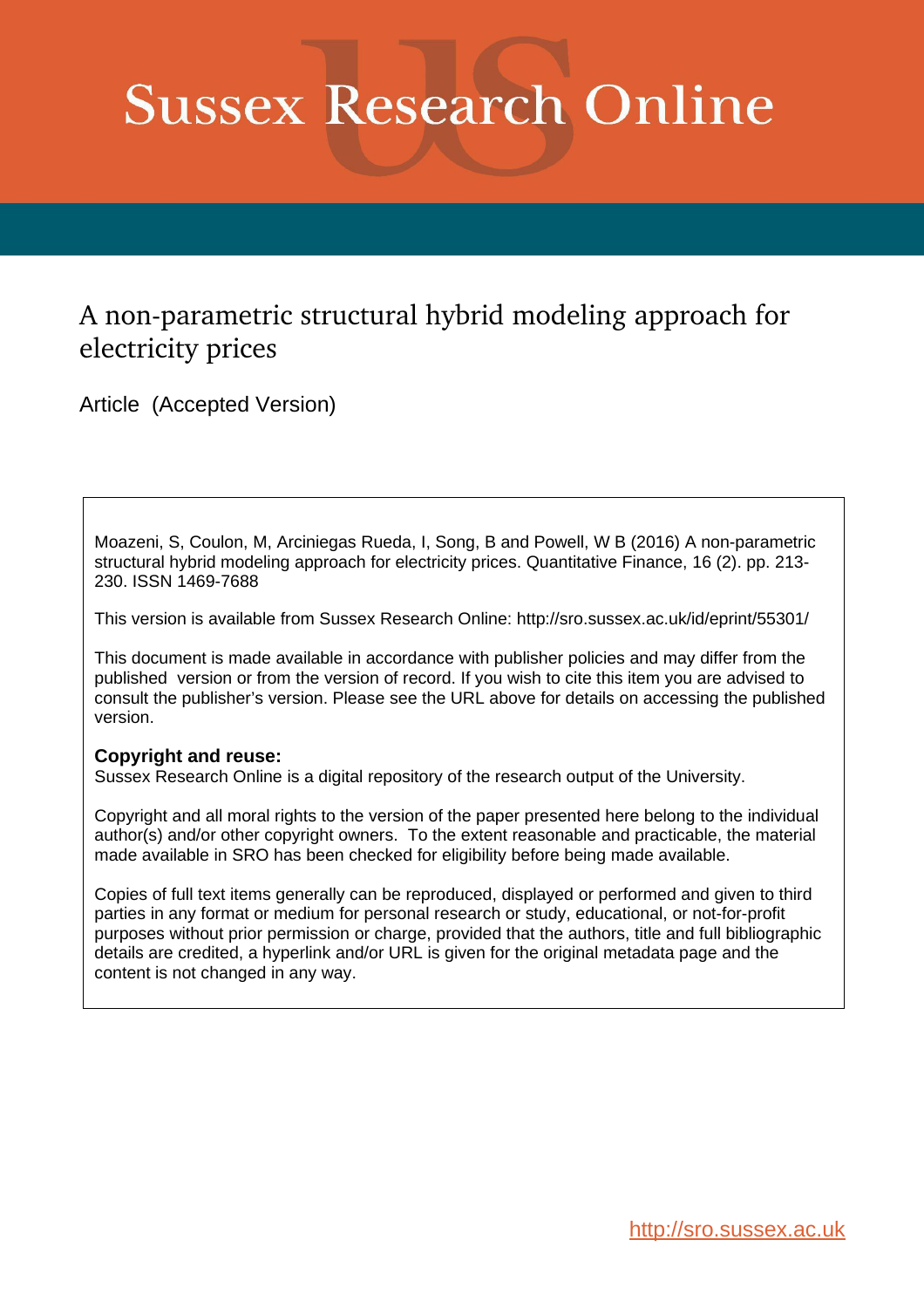# A Non-Parametric Structural Hybrid Modeling Approach for Electricity Prices

Somayeh Moazeni<sup>†\*</sup>, Michael Coulon<sup>‡</sup>, I. Arciniegas Rueda<sup>§</sup>, B. Song<sup>†</sup> and Warren B. Powell†

†Department of Operations Research and Financial Engineering, Princeton University, Sherrerd Hall, Charlton Street, Princeton, New Jersey, USA 08544 ‡Department of Business and Management, University of Sussex, Brighton BN1 9SL, UK §PSEG Energy Resources and Trade, Public Service Enterprise Group (PSEG), 80 Park Plaza, Newark, New Jersey, USA 07101

July 13, 2015

#### Abstract

We develop a stochastic model of zonal/regional electricity prices, designed to reflect information in fuel forward curves and aggregated capacity and load as well as zonal or regional price spreads. We use a nonparametric model of the supply stack that captures heat rates and fuel prices for all generators in the market operator territory, combined with an adjustment term to approximate congestion and other zone-specific behavior. The approach requires minimal calibration effort, is readily adaptable to changing market conditions and regulations, and retains sufficient tractability for the purpose of forward price calibration. The model is illustrated for the spot and forward electricity prices of the PS zone in the PJM market, and the set of time-dependent risk premiums are inferred and analyzed.

Keywords: Electricity market; Electricity price modeling; Energy trading; Supply stack

## 1 Introduction

In today's dynamic deregulated electricity markets, energy firms need reliable and tractable models for electricity price behavior in order to address a variety of valuation, trading and risk management challenges. Such models can help to determine appropriate strategies for investing in new supply, accurately assessing existing risk exposures and effectively hedging these risks via derivative products such as forwards and options. Furthermore, accurate price forecasting also facilitates decisions by market operators regarding system planning and management.

In a deregulated electricity market, the market operator determines electricity prices by means of an optimization scheme involving the unit commitment and economic dispatch problems at different time scales,

<sup>∗</sup> corresponding author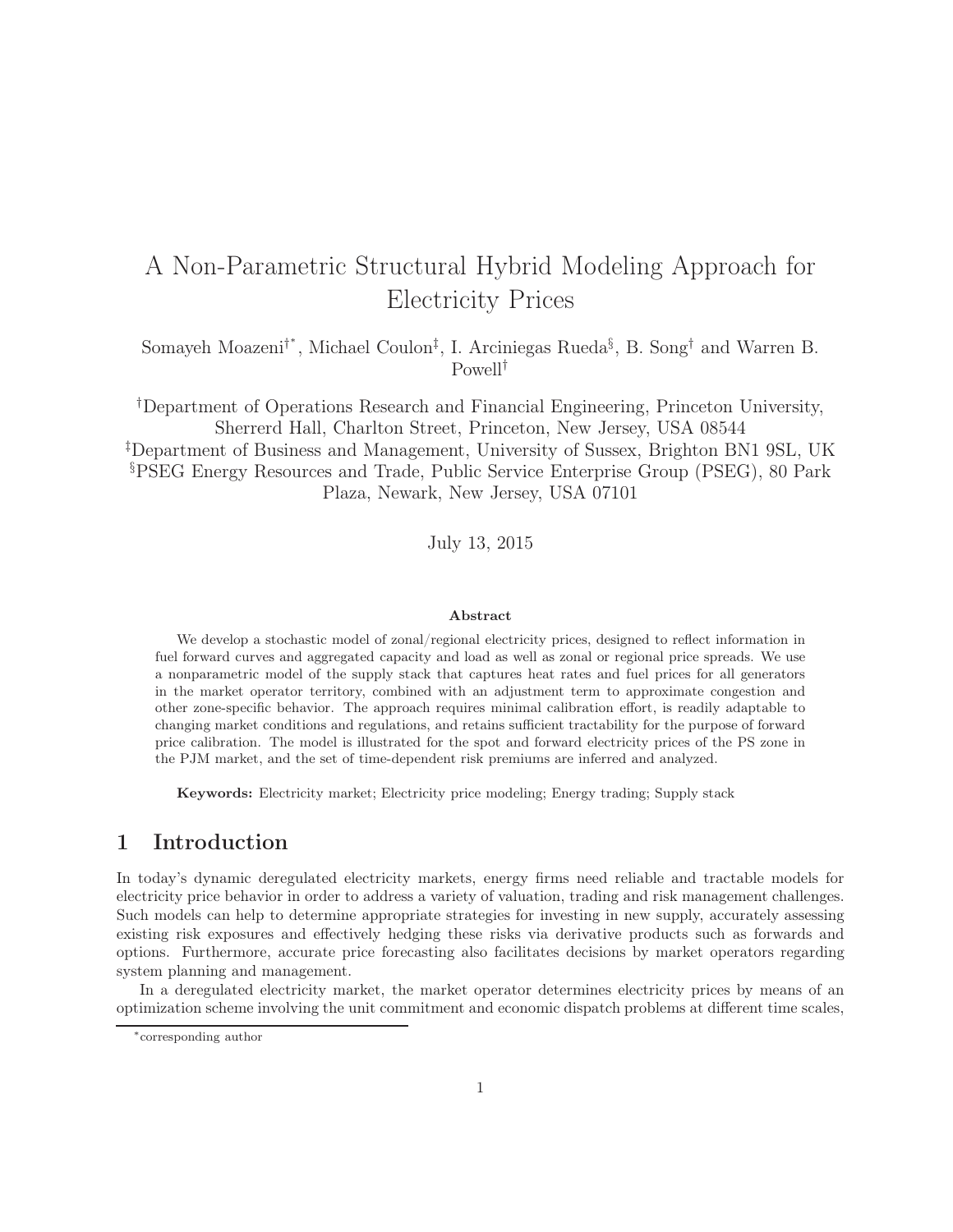see, e.g., (Schweppe et al., 1988; Conejo et al., 2010) or specifically for the PJM market, (Ott, 2003). This procedure involves many input parameters provided by the market participants, and several types of constraints, making the required computation rather expensive. As a result, full-blown fundamental price models that accommodate all such details soon become inadequate for the needs of fast-paced trading and hedging. Various alternative approaches for modeling electricity prices have been proposed in the literature and are often categorized in different ways. These range from 'reduced-form' models focused purely on specifying stochastic price processes to a variety of 'hybrid' or 'structural' models, which attempt to remain closer to the full price formation mechanism but retain greater tractability through various approximation techniques.

Pure reduced-form price models are often adapted from traditional financial markets, and by definition fail to take into account the impact of any fundamental power price drivers such as fuel prices, capacity or load. Examples of such models include geometric mean-reverting processes with jumps (Johnson and Barz, 1999), stochastic volatility jump-diffusion models (Deng, 2000), regime-switching jump diffusion models (Thompson et al., 2004), or mean-reverting jump-diffusion models with seasonality (Cartea and Figueroa, 2005). For an overview of reduced-form electricity price models, see, e.g., (Barz and Johnson, 1999), Chapter 4 of (Eydeland and Wolyniec, 2002), or (Swindle, 2014). Given the clear links between electricity prices and observable supply and demand factors, many authors have suggested adapting reduced-form price processes to incorporate these influential exogenous factors. For example, the volatility or the jump probability of the electricity price can depend on temperature or on the reserve margin, see, e.g., (Skantze and Ilic, 2001; Davison et al., 2002), or Chapter 7 of (Eydeland and Wolyniec, 2002). These models acknowledge the impact of driving factors on the electricity price distribution, but they greatly simplify the relationship by neglecting the information contained in the known price formation mechanism and supply-demand equilibrium frameworks.

Moving one step further from reduced-form stochastic processes, so-called structural models represent electricity prices as explicit functions of a subset of the observable input variables for a given market, such as fuel prices or load. Examples of structural models can be found in (Barlow, 2002; Skantze et al., 2004; Kanamura and Ohashi, 2007; Carmona and Coulon, 2013). These models differ in the transformation function specified or the number of input factors considered, but share an aim of approximating the important features of the price formation mechanism, typically while retaining a fair degree of tractability for derivative pricing purposes. Since establishing an explicit transformation function to exactly relate solutions of the economic dispatch optimization scheme to its input parameters is not trivial, the parametric transformation functions in these models can lead to an inaccurate representation of the sensitivity of electricity prices to input factors, as we shall discuss in greater detail in Section 3.

Both reduced-form and structural models can face significant challenges when adapting to new electricity markets or to different subregions, and often considerable modifications to the choices of stochastic processes or parametric functional approximations may be required. Furthermore, as they rely heavily on the use of historical data for model calibration, technological developments or changes in market regulations, generation mix, or participants' behavior can all reduce the reliability of the estimated parameter values. In addition, when these models are adopted for modeling regional or zonal electricity prices, only the (local) supply and demand variables associated with that specific region are incorporated and the impact of interconnected capacity and load from outside the studied region is typically ignored.

In light of the above observations, the present paper aims to enhance the structural approach by instead establishing a detailed a detailed generation supply curve directly from generator cost data, avoiding parametric transformation functions and overreliance on history, while still retaining sufficient simplicity for derivatives pricing. Our proposed zonal spot price model consists of an energy price component and an adjustment term. The energy price (fundamental component) is computed from an approximate economic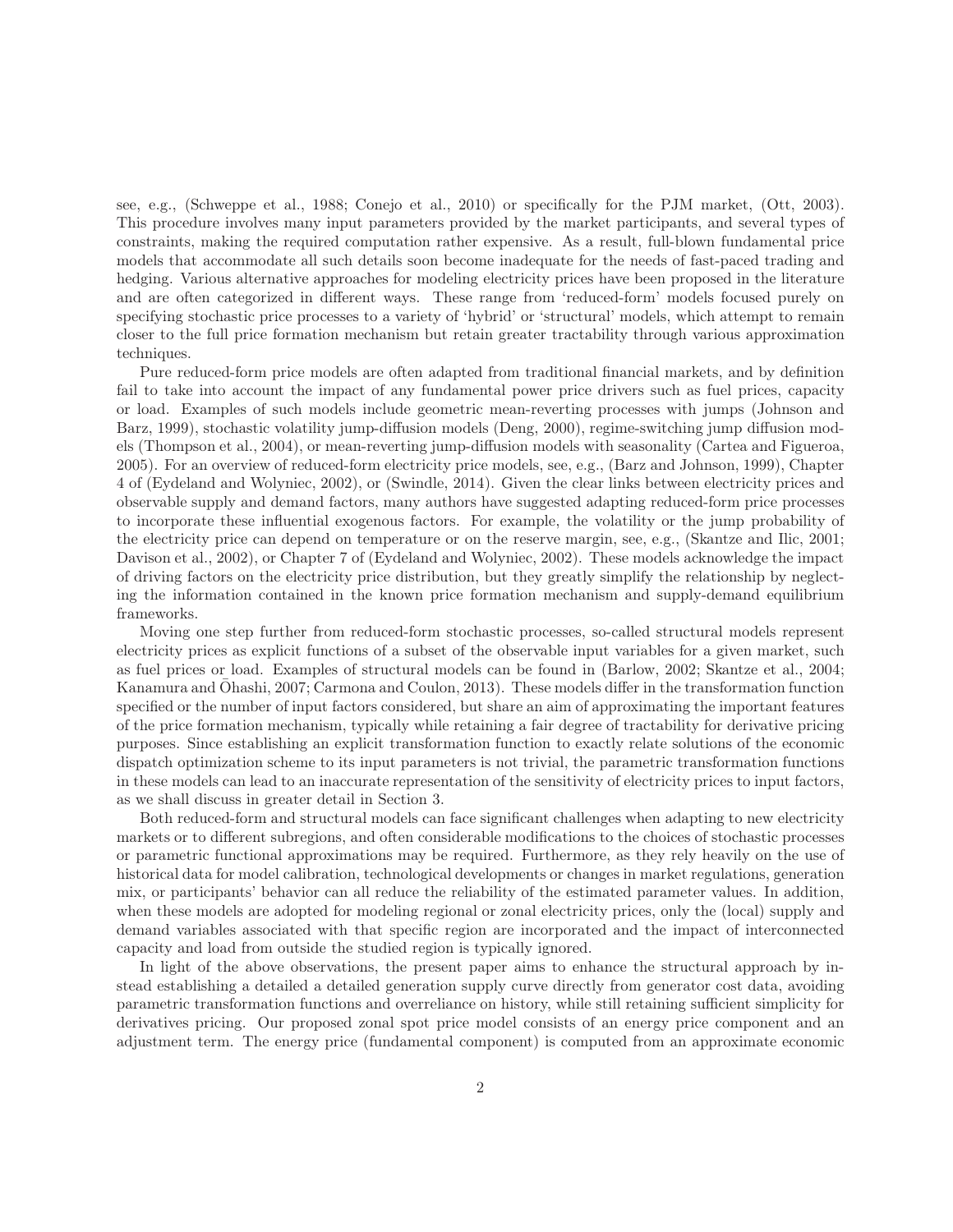dispatch optimization problem for the entire market operator territory, which captures the full generation stack (a non-parametric transformation) and the forecasted demand for the entire market operator region. This stack structure allows the modeling framework to capture the correlation between electricity prices and total capacity and demand, as well as fuel prices. As the second step of the methodology, an adjustment term is computed to map the energy price to the zonal electricity price. This component reflects the effects of  $inter-zonal congestion<sup>1</sup>$  and marginal losses related to the target zone or the neighboring zones, as well as the approximation error in the derivation of the first term. This component is determined through calibration to historical real-time electricity prices for the region of interest and thus takes into account the information content in the historical data.

We investigate the performance of the proposed model using historical price data for the PS zone in the PJM electricity market. Our analysis indicates that the model captures important properties of electricity prices such as fat tail behavior; the simulated hourly probability distributions match the historical probability distributions quite well, and the moments are in agreement. Although the framework involves an embedded optimization, we demonstrate that forward electricity prices can be derived by means of a computationally tractable method. This procedure allows us to match the model generated forwards to the market data and infer the set of time-dependent risk premiums. We analyze the pattern and stability of the inferred risk premiums using the available PS zone power forward prices. In particular, we observe that for a given pricing date, the risk premiums for different maturities are far from being a constant, as assumed in (de Maere d'Aertrycke and Smeers, 2010), and maintains some seasonality pattern. For all pricing dates we considered, we observe that the risk premiums are often higher during the summer month maturities than winter month maturities. In addition, risk premiums for on-peak hour deliveries are significantly higher than risk premiums for off-peak hours maturities. For a given pricing date, the inferred time-dependent risk premium curve can be extrapolated which then allows us, along with available long natural gas and coal forward prices, to compute power forward prices for those long maturities. The pattern of the risk premium curve changes gradually over different pricing dates, i.e., the risk premium curve of the pricing date August 1, 2013 is different from that of August 1, 2014. However, the difference is insignificant for consecutive pricing dates, indicating that applying the risk premium curve from yesterday can lead to a relatively good approximation of today's forward prices.

The proposed modeling framework has the advantage of being computationally tractable and requiring minimal estimation effort, as historical prices are only used to calibrate the adjustment term via a non-parametric probability distribution. The model mimics some of the computational benefits of the alternative parametric approaches, such as the important ability to rapidly compute expected spot prices and hence calibrate the model to entire fuel and electricity forward curves observed in the market. The developed bottom-up spot price modeling approach can easily be implemented for the entire market operator territory, for a hub, or a specific zone, by incorporating both aggregated and local capacity and load variables. In addition, since the derivation of the energy price component relies on an approximate price formation optimization problem and takes into account the key datasets from the entire market operator territory, the modeling approach can promptly (dynamically) adapt to changes in the price formation mechanism, regulations, or the levels of total supply or demand in the market operator region, by simply modifying the embedded optimization and its constraints or inputs. For instance, when several electricity markets are integrated (coupled), e.g., Midwest Independent Transmission System Operator (MISO) joins the PJM market, then the model can be readily adapted to predict impact of MISO capacity or demand on PJM zonal electricity prices. Similar accommodations can be made when a current power plant is shut down, a new generation unit starts working, or market regulations change. Each of these events may abruptly move

<sup>&</sup>lt;sup>1</sup>The congestion effect is decreasing over years at least in the PJM market, see (Monitoring Analytics LLC Report, 2013).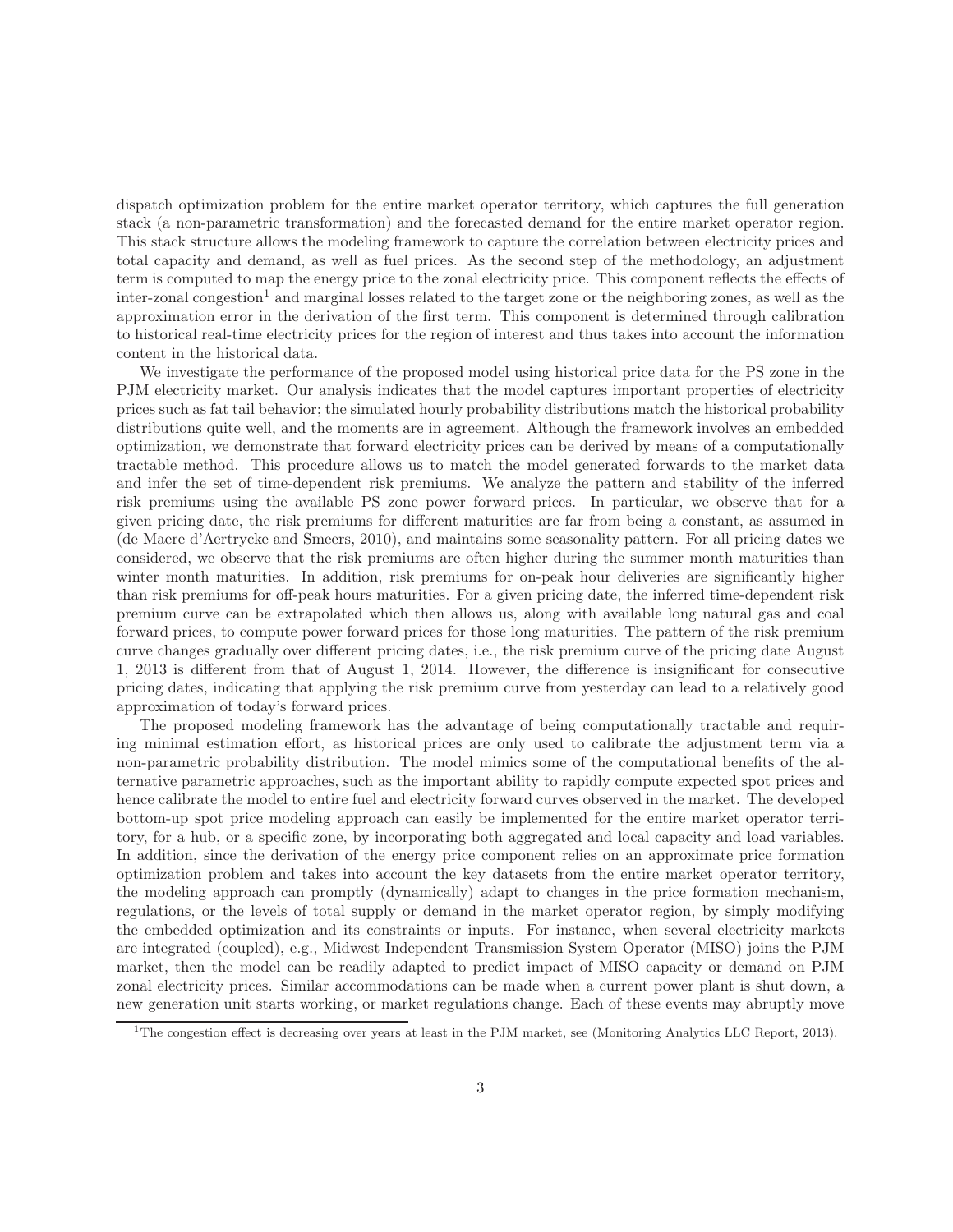the electricity prices in manner which traditional reduced-form models or regression-based models cannot capture due to an over-reliance on lengthy and local historical datasets. The introduced model in this paper combines advantages of both full fundamental and structural or hybrid models. Remaining close to the true price formation mechanism and exploiting generator-specific data, we provide greater intuition from an engineering perspective and capture more precisely the sensitivity of electricity prices to driving factors such as fuel prices.

Several authors have suggested related approaches that advocate cost-based approximations of the generation stack as starting points for spot price models. In Chapter 7 of (Eydeland and Wolyniec, 2002), a 'fundamental hybrid model' is suggested, which consists of a stack function constructed from all units' costs and models fuel prices, emissions costs, outage rates and load as underlying stochastic processes. The authors then introduce three tuning parameters that scale various components of the model in order to calibrate to observed spot or forward prices. However, the model is discussed only for the entire PJM market, and a full implementation, forward price calibration and empirical analysis is not included. Another related approach to ours is found in (de Maere d'Aertrycke and Smeers, 2010), where a simplified optimal dispatch model is embedded into a PDE based approach to solving for forward prices, building on the approach of (Pirrong and Jermakyan, 2008). Costs of individual generators are again included, but with the assumption of only fuel and emissions costs determining bids (ie, no other operational costs) in order to reduce dimensionality. A constant market price of risk is assumed due to the computation time required to solve the PDE, and this is estimated from data via an optimization routine. Instead, along the lines of some structural models (Coulon et al., 2013), we propose here a time dependent risk premium which can be solved for computationally efficiently and therefore used to exactly match the entire forward curve observed in the market. This is a crucial feature when aiming to then use a model for other purposes such as option pricing or plant valuation, or indeed for constructing forward curves beyond the range of liquid maturities in the market.

The rest of the paper is organized as follows. Section 2 briefly explains the price formation mechanism in deregulated electricity markets and investigate sensitivity of electricity prices to fuel prices in parametric structural modeling approaches. Section 3 introduces the proposed non-parametric structural spot price modeling framework. The parameter estimation and model performance are discussed in Section 4. Section 5 presents a computational method to derive the corresponding forward prices and demonstrates the inferred time-dependent risk premiums from the market data. Finally, we conclude in Section 6, where some directions for future work are also addressed.

## 2 Price Formation Mechanism and Sensitivity Estimation

In this section, we briefly explain how electricity prices are formed in deregulated competitive markets and address some disadvantages of using overly simplified structural models which then have motivated us to develop our non-parametric structural hybrid modeling framework.

The electricity prices, at which all cash-energy transactions clear, are established in the pool market. Examples of the pool market include New England Power Pool (NEPOOL), New York Intrastate Access Settlement Pool (NYPOOL), and the California Independent System Operator (CAISO). In a typical pool market, the price is determined through an auction mechanism, in which the market operator (MO) is often the auctioneer. In this process, the generators and power marketers submit electricity supply bids to the MO. A bid is a set of pairs (price, volume), from which a *bid curve* for a particular power supplier is constructed. The bid curve determines at which price a generator is willing to supply a given volume of electricity. Two examples of day-ahead bid curves from 1 − Jan − 2010 for a natural gas-fired unit and a coal-based unit in the PJM market are illustrated in Figure 1. The PJM daily energy market bid data are publicly available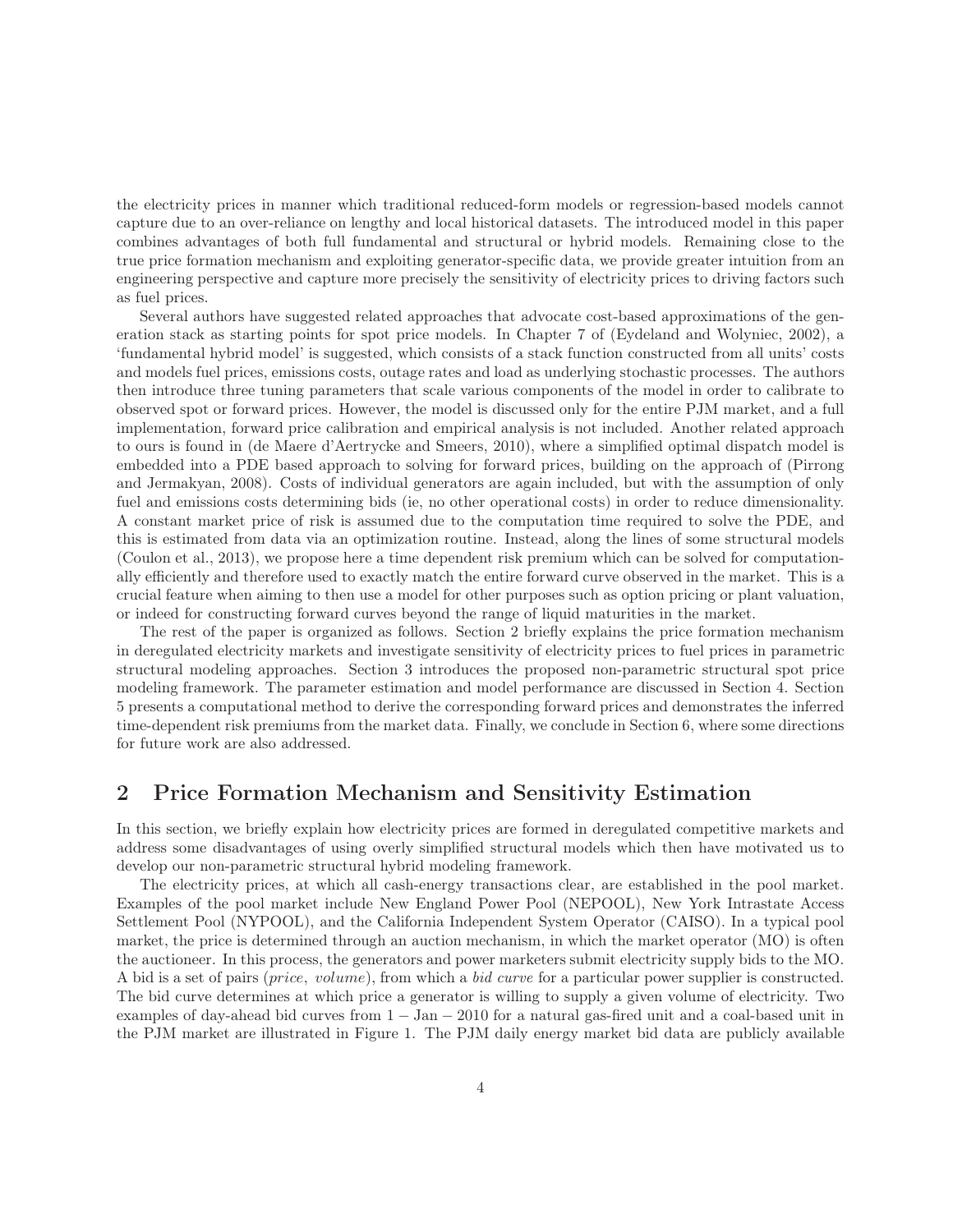at the PJM website<sup>2</sup>. Note that in PJM generators are not obliged to bid step function supply curves, but may for example connect pairs of bids with diagonal lines. Furthermore, they may submit additional unitspecific costs and constraints such as start-up costs, no load costs, and maximum or minimum run times. Simultaneously, the load serving entities submit their demand bids to the market operator. The MO collects



Figure 1: Bid curves for a gas-based and a coal-based generation units in the PJM market.

the supply and demand bids from all the generation or load serving units and determines an optimal output of each generator by means a market clearing process.

Nowadays sophisticated unit commitment and economic dispatch optimization problems are employed in the market clearing process in order to handle a wide variety of unit-specific and system-wide constraints (e.g., transmission constraints, min-start constraints, spinning reserve constraints, minimum up/down times, hydro constraints, or fuel constraints), see, e.g., Chapter 5 of (Wood and Wollenberg, 1996). However, such complex optimization problems can lead to high computation times and are thus not tractable for our purposes of simulating spot prices and finding forward curves over long time horizons.

In contrast, one of the simplest market clearing procedures is the *priority-list method*, see, e.g., Section 5.2.1 of (Wood and Wollenberg, 1996). In this method, the MO sorts the supply bids by price to obtain the *supply stack curve*, also called the *system bid stack*. The market clearing price is then defined as the highest price on the system bid stack, at which the total generation matches the total electricity demand. This is the price paid by all buyers (demands) to all suppliers, and thus it is identical for all market agents in the entire MO region. The market clearing price is sometimes referred to as the *pool price* or *system marginal price*, as it is the bid price of the marginal generator. Note that after the market clearing price is set, additional markets with similar procedures will open to handle any system constraints.

In this paper, we approximate the price formation mechanism by constructing the full PJM supply stack, as we shall discuss further in Section 3. To motivate this choice, we first compare briefly with the typical structural modeling approach of simplifying the stack's shape via parametric functions. A broad range of parametric structural models has been introduced in the literature, see, e.g., (Carmona and Coulon, 2013; Weron, 2014), which differ in the number of fundamental relationships they choose to capture or the

 $^{2}$ www.pjm.com/markets-and-operations/energy/real-time/historical-bid-data/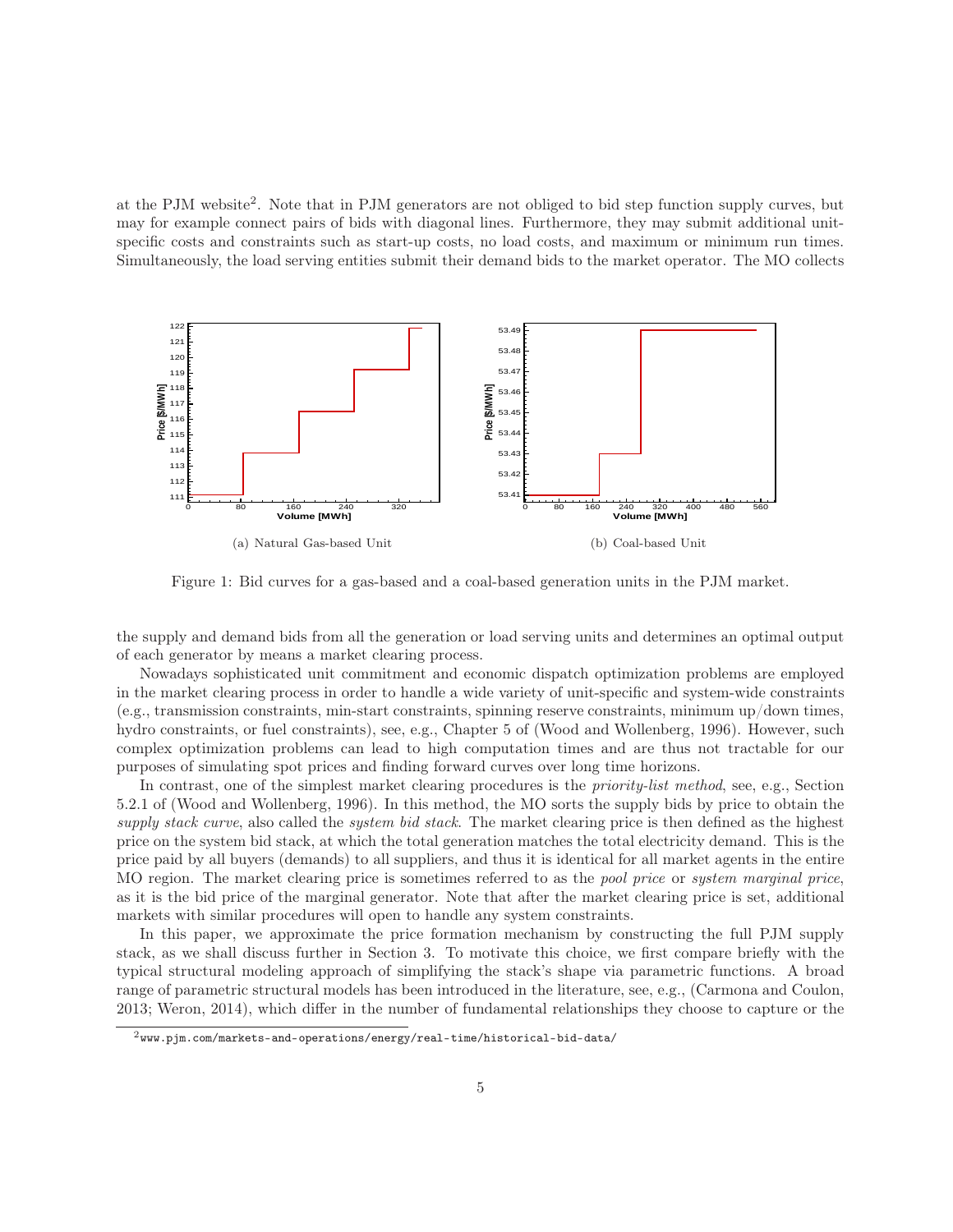adopted transformation function to capture them. The main component of a structural model is the explicit parametric function to relate the electricity price with the electricity demand, capacity, marginal fuel, or multiple fuels. Exponential functions have been a persistent part of the parametric transformation in many structural models.

In the very beginning proposal for this class of models, Barlow (2002) suggests

$$
P_t = \begin{cases} f_{\alpha}(L_t) & 1 + \alpha L_t > \varepsilon_0 \\ \varepsilon_0^{\frac{1}{\alpha}} & 1 + \alpha L_t \le \varepsilon_0 \end{cases}
$$
, where  $f_{\alpha}(L_t) = \begin{cases} (1 + \alpha L_t)^{1/\alpha} & \alpha \neq 0 \\ \exp(L_t) & \alpha = 0 \end{cases}$ ,

where the (zonal) electricity demand  $L_t$  is assumed to follow an Ornstein-Uhlenbeck stochastic process. Later on, other authors have proposed writing prices directly as a function of both the electricity demand  $L_t$  and total market capacity  $U_t$  using an exponential form such as:

$$
P_t = g_t \left( L_t, U_t, P_t^{\text{fuels}} \right) \exp \left( f_t (L_t, U_t, P_t^{\text{fuels}}) \right) \tag{1}
$$

Skantze et al. (2000); Cartea and Villaplana (2008); Lyle and Elliott (2009) consider  $g_t(L_t, U_t, P_t^{\text{fuels}}) = 1$  and  $f_t(L_t, U_t, P_t^{\text{fuels}}) = \alpha L_t + \beta U_t$  with  $\alpha > 0$  and  $\beta < 0$ . Skantze et al. (2004) choose  $f_t(L_t, U_t, P_t^{\text{fuels}}) = \alpha + \beta U_t$ with the same  $g_t$  as before. Burger et al. (2004) propose  $g_t(U_t, L_t, P_t^{\text{fuels}}) = 1$  and  $f_t(L_t, U_t, P_t^{\text{fuels}}) =$  $k_t(L_t/U_t) + X_t$ , in which  $k_t$  is a non-parametric function and  $X_t$  is a portfolio of noise terms. Villaplana (2005) estimates  $g_t(L_t, U_t, P_t^{\text{fuels}}) = \gamma_1 U_t^{\gamma_2}$  and  $f_t(L_t, U_t, P_t^{\text{fuels}}) = \gamma_t L_t$ . Pirrong (2012) and Pirrong and Jermakyan (2008) consider  $g_t(L_t, U_t, P_t^{\text{fuels}}) = (P_t^{\text{fuels}})^{\gamma}$  and  $f_t(L_t, U_t, P_t^{\text{fuels}}) = \alpha L_t^2 + S(t)$ , where  $S(t)$  is a deterministic seasonal function.

Coulon et al. (2013) make use of the exponential form in (1) with a second exponential for a spike regime, whose probability is linear in the quantile of demand. More precisely, the spot electricity price  $P_t$ ,

$$
P_t = P_t^{\mathbf{G}} \exp\left(\alpha_m + \beta_m L_t + \gamma_m X_t\right),\tag{2}
$$

where  $m = 1$  with probability  $1 - p_s \Phi\left(\frac{\bar{L}_t - \mu_s}{\sigma_s}\right)$  and  $m = 2$  with probability  $p_s \Phi\left(\frac{\bar{L}_t - \mu_s}{\sigma_s}\right)$ . Here,  $P_t^{\mathbf{G}}$  denotes the natural gas price at time t,  $\Phi(\cdot)$  is the standard Gaussian cumulative distribution function (cdf),  $\mu_s$ ,  $\sigma_s$ , and  $p_s$  are positive constants.

The electricity demand  $L_t$  includes two components,

$$
L_t = S_t^{\mathbf{L}} + \bar{L}_t. \tag{3}
$$

The seasonal component  $S_t^{\mathbf{L}}$  is estimated using hourly data,

$$
S_t^{\mathbf{L}} \stackrel{\text{def}}{=} a_{1,h_t} + a_{2,h_t} \cos(2\pi t + a_{3,h_t}) + a_{4,h_t} \cos(4\pi t + a_{5,h_t}) + a_{6,h_t}t + a_{7,h_t}1_{\mathbf{we}},\tag{4}
$$

where,  $h_t$  is the hour corresponding to time t.

The de-seasonalized electricity demand process  $\bar{L}_t$  follows a zero-mean Ornstein-Uhlenbeck stochastic process with  $\kappa_{\mathbf{L}} > 0$ :

$$
d\bar{L}_t = -\kappa_L \bar{L}_t dt + \eta_L dW_t^L.
$$
\n(5)

In equation (2), the additional factor  $X_t$  proxies for the effect of capacity outages and grid congestion, and is given by the summation of a seasonal component and a zero-mean Ornstein-Uhlenbeck stochastic process which is correlated to the the Wiener process  $W_t^{\mathbf{L}}$  with a constant correlation parameter.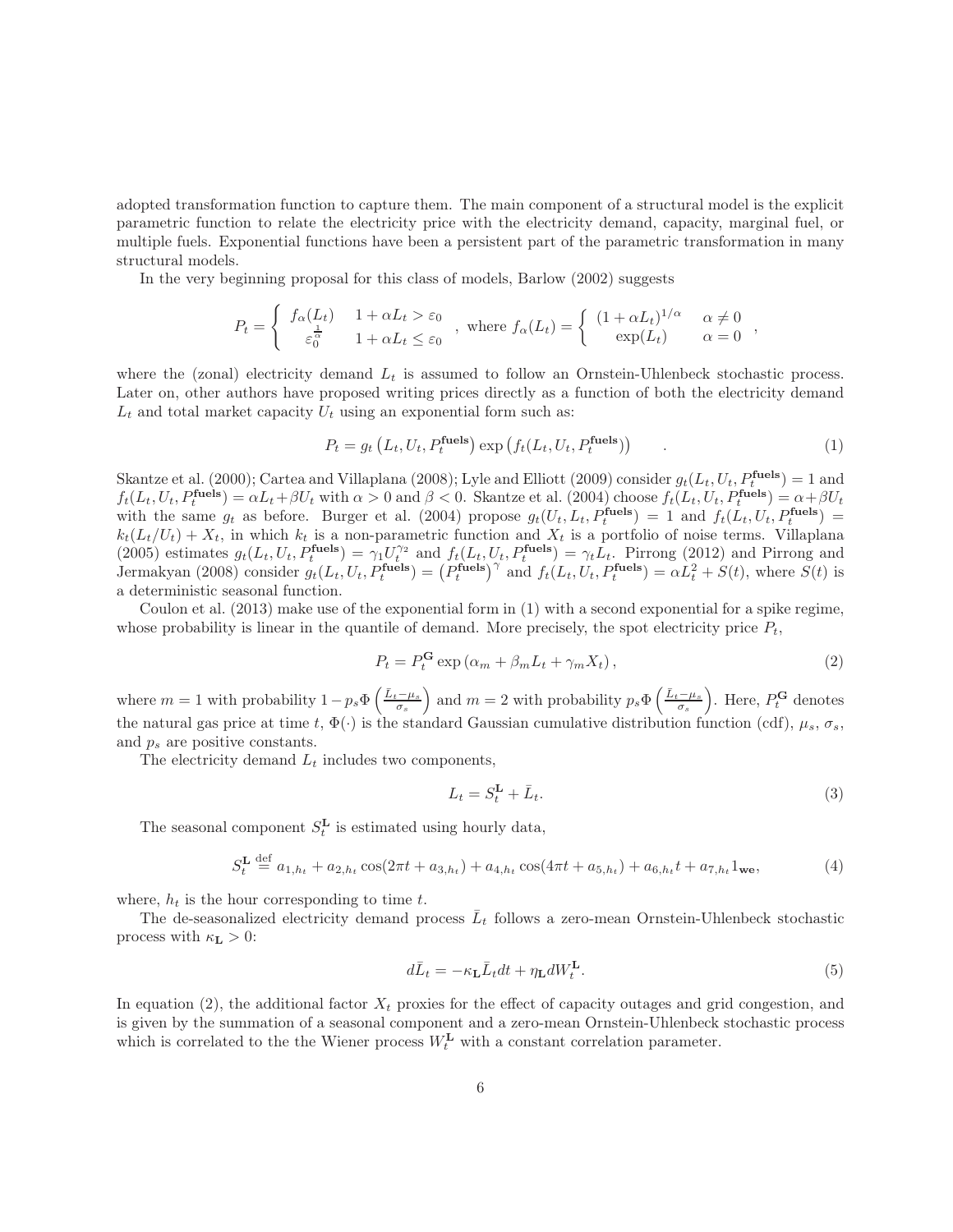The use of a pre-specified parametric transformation function to relate the electricity prices to the underlying factors such as fuel prices make most structural models tractable, simple, and attractive for many applications. However, it is extremely challenging to accurately represent the solution of the large-scale market clearing optimization procedure simply as an explicit function of a few input parameters. Therefore, a parametric structural price model, which correctly approximates price levels or distributions, may fail to accurately estimate partial derivative of electricity prices to driving factors like fuel prices. In the following, we further investigate such sensitivities.

In a multi-fuel electricity market like PJM, the shape of the supply curve varies with the level of fuel prices, including the natural gas or coal prices. For example, if the price of natural gas is very low or very high, a small change in the gas price is less likely to impact the merit order of fuels, or the marginal generator in the stack. Therefore, in this case, the electricity price will remain unchanged. In contrast, when the fuel price perturbation impacts the merit order, particularly in those circumstances that this change impacts the type of the marginal generator, the change in the natural gas price can significantly impact the electricity price. Thus an electricity price model should suggest the sensitivity of the electricity price to the natural gas price,  $\frac{\Delta P_t}{\Delta P_t^G}(\cdot)$ , to depend on the level of gas price and to be a non-constant function of the fuel price. For a detailed discussion, the reader is referred to Chapter 6 in (Swindle, 2014).

Consider the structural model (2) with  $p_s = 0$ . Given a fixed  $L_t$  and  $X_t$ , independent of the natural gas price, the electricity price model (2) yields

$$
\frac{\Delta P_t}{\Delta P_t^{\mathbf{G}}} = \exp\left(\alpha + \beta L_t + \gamma X_t\right). \tag{6}
$$

Equation (6) suggests that the sensitivity of the electricity price to the natural gas price is constant with respect to the natural gas price level. In addition, this sensitivity is an exponential function of the electricity load  $L_t$ , only in the region under study and not the aggregated load. We investigate this issue when the electricity price model (2) is applied for the entire market operator territory.

The plots in Figure 2 illustrate the sensitivity of the observed supply curve in PJM to changes in the natural gas price as a function of the aggregated electricity load for  $P_t^{\mathbf{G}} = 2, 4, 6, 8$  [\$/MMBTU] when the coal price level is fixed for each plot<sup>3</sup>. We set  $\Delta P_t^{\mathbf{G}} = 1$  throughout. As the plots in Figure 2 clearly indicate the sensitivity of the market clearing price to changes in the gas price can significantly deviate from an exponential curve.

At low levels of the electricity load, the marginal generator is most likely a coal-based one. Thus, a change in the gas price is likely to have no impact (see the left end of the curves) on the supply curve and consequently the system marginal price. When the load level is very high, the marginal generator may be a less efficient gas-based unit or quite often an oil-based or diesel-based generator. Therefore, the sensitivity of the energy price to the gas price becomes unstable towards the top of the stack and reduces for high demand (see the right end of the curves). The sensitivity of the price is however consistently large for the medium to high levels of the electricity load at which most possibly a gas-based generator will be the marginal one. This overall pattern is observed for various choices of the coal price (compare different plots in Figure 2). Clearly, such a pattern for the sensitivity of electricity prices to natural gas prices is very hard to predict and cannot be explained by an exponential function of the load as in (6) and the dashed curve in Figure 2.

Furthermore, the pattern of this sensitivity depends on the coal price level. By comparing Figure 2(a) with Figure 2(d), we see that as the coal price increases, the change in the pool price relative to the change

<sup>3</sup>Henry hub natural gas spot price in 2013 (1-Jan-2013 till 31-Dec-2013) had an average of 3.72 [\$/MMBTU] with the minimum 3.08 [\$/MMBTU] and maximum 4.52 [\$/MMBTU]. TETCO-M3 natural gas spot price in 2013 had an average of 3.97 [\$/MMBTU], with the minimum 3.11 [\$/MMBTU] and maximum 11.59 [\$/MMBTU]. Henry hub natural gas spot price from 1-Jan-2008 till 31-Dec-2012 varied between 1.83 [\$/MMBTU] and 13.32 [\$/MMBTU] with an average of 4.77 [\$/MMBTU].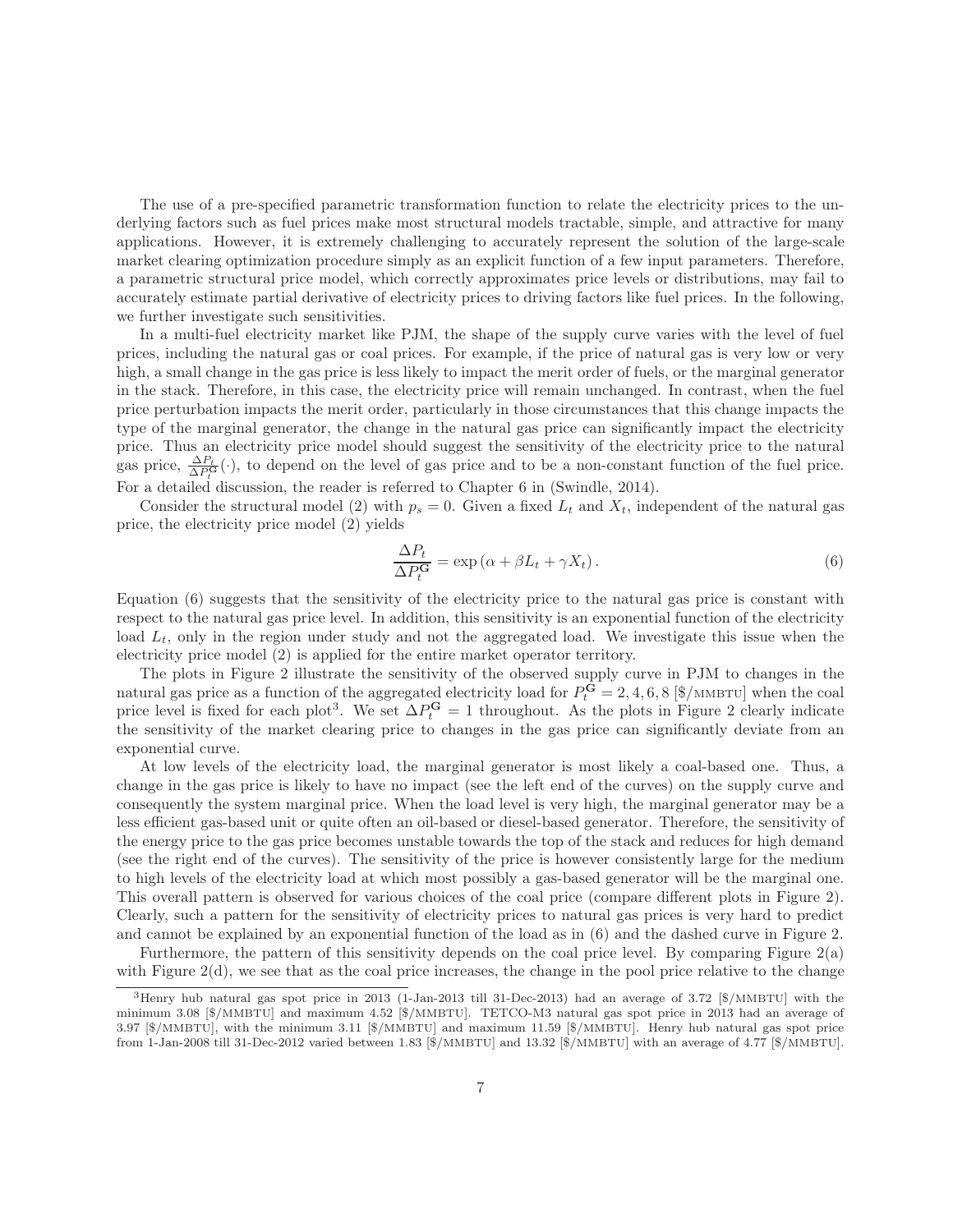in the gas price increases at the lower levels of the electricity demand; the sensitivity at the medium or high levels of the electricity demand further decreases. This is expected since as the coal price increases, some bids from coal generators move above those from gas generators. As the merit order changes, the probability of each fuel being marginal changes at each load level. Therefore, the sensitivity of the electricity price to the gas price should depend not only on the gas price level but also on the other fuels' prices.



Figure 2: Sensitivity of electricity price  $P_t$  to gas price as a function of the electricity load  $L_t$ .

A number of multi-fuel structural models have recently been proposed (e.g., Coulon and Howison (2009); Aid et al. (2009, 2013); Carmona et al. (2013)) to better capture complex correlation structures like those discussed above. However, this comes at the expense of either more challenging parameter estimation procedures, or more limited closed-form solutions for forwards. Furthermore, these models require a simplification of the detailed generation cost structure in the market, for example via smooth-shaped clusters of bids for each fuel type in Coulon and Howison (2009), or via an assumption of equal heat rates within fuel types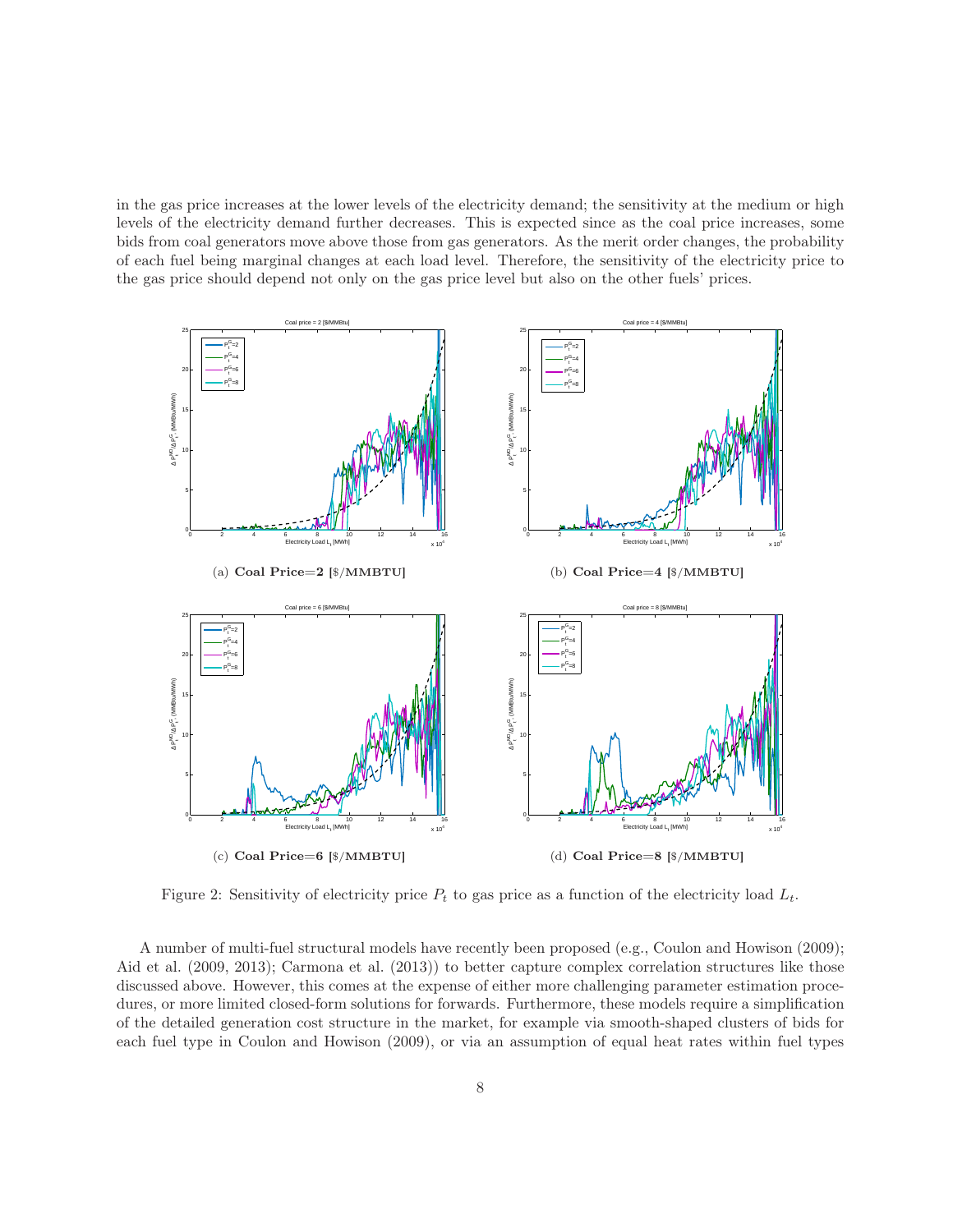and a fixed ordering of fuels in Aid et al. (2013). While the more sophisticated structural models cause estimation challenges and require significant modifications for different markets, the simpler structural models (like the one in equation (2)) may not be transferrable from one electricity market to another, without substantial effort and care taken to adapt the model to the key differences and identify dominant risk factors, as discussed in the survey papers (Carmona and Coulon, 2013; Weron, 2014).

On the other hand, as long as sufficient market data is available on generating units, our non-parametric structural hybrid modeling approach based on the generation stack construction can be built for each market without making any compromises on the shape of the stack transformation. This model is described in the subsequent section.

# 3 The Non-Parametric Structural Hybrid Modeling Approach

We propose to decompose the regional electricity prices into two components and adopt different methods to model each piece:

$$
P_t^{\text{zone}} = P_t^{\text{MO}} + \bar{P}_t^{\text{zone}}.\tag{7}
$$

The energy price component  $P_t^{\text{MO}}$  is computed through a computationally tractable approximation of the economic dispatch optimization scheme, that can be as simple as a priority-list approach. By including an approximation of the market clearing price  $P_t^{\text{MO}}$ , the fuel effects as well as the total demand and capacity effects on the regional electricity price have been explicitly disentangled. The derivation of this element of the zonal electricity price, as described in the next subsection, does not involve a parameter fitting procedure, avoiding an overreliance on historical price data which may no longer be representative of the market. As the electricity price formation mechanism adopted by the market operator changes, for example due to a change in the regulations or the geography of the region, etc, the optimization scheme to compute  $P_t^{\text{MO}}$ can promptly be modified accordingly. The information content in the historical data is not however fully discarded and is taken into account in the estimation of the adjustment component  $\bar{P}_t^{\text{zone}}$ . This second term captures the effect of congestion, marginal losses, and other sources of noise including any approximation error in the derivation of the first term <sup>4</sup>.

#### 3.1 Energy Price

We set up a simple supply-demand model as an approximate economic dispatch optimization problem, to obtain an estimation for the market clearing price. We refer to the resulting price as the energy price. In the subsequent discussion, we assume that all generation units are single-fuel, i.e., no fuel switching is possible, and all of the units are available throughout the year, i.e., no planned or forced unit outages.

Let  $\mathcal I$  be the set of all power plants in the MO territory. Denote the bid price for power generation unit i at time t by  $P_{i,t}^{\text{bid}}$ . The domain of this function is [0,  $V_i^{\text{max}}$ ], where  $V_i^{\text{max}}$  is the maximum capacity of the

<sup>4</sup>As Monitoring Analytics LLC Report (2005) reports, in calendar year 2004 several geographic areas in the PJM Mid-Atlantic region and the Western region experienced frequent congestion and showed high local market concentration. Particularly, the PJM-PS zone experienced 1, 784 congestion-event hours, the most of any control zone. However, congestion has decreased over years. Day-ahead congestion costs decreased by 43.3% and balancing congestion cost decreased by 5.8% (Monitoring Analytics LLC Report, 2013). It has decreased by 51.4% from the first nine months of 2011 to the first nine months of 2012. In fact, PJM has incentive to minimize the cost for everybody, so the decrease in congestion is going to be observed as well over the coming years. Therefore, we expect that congestion will not be the dominant element of  $\bar{P}_t^{\text{zone}}$  in the coming years. This also confirms the importance of focusing on an accurate estimation of  $P_t^{\textbf{MO}}$ .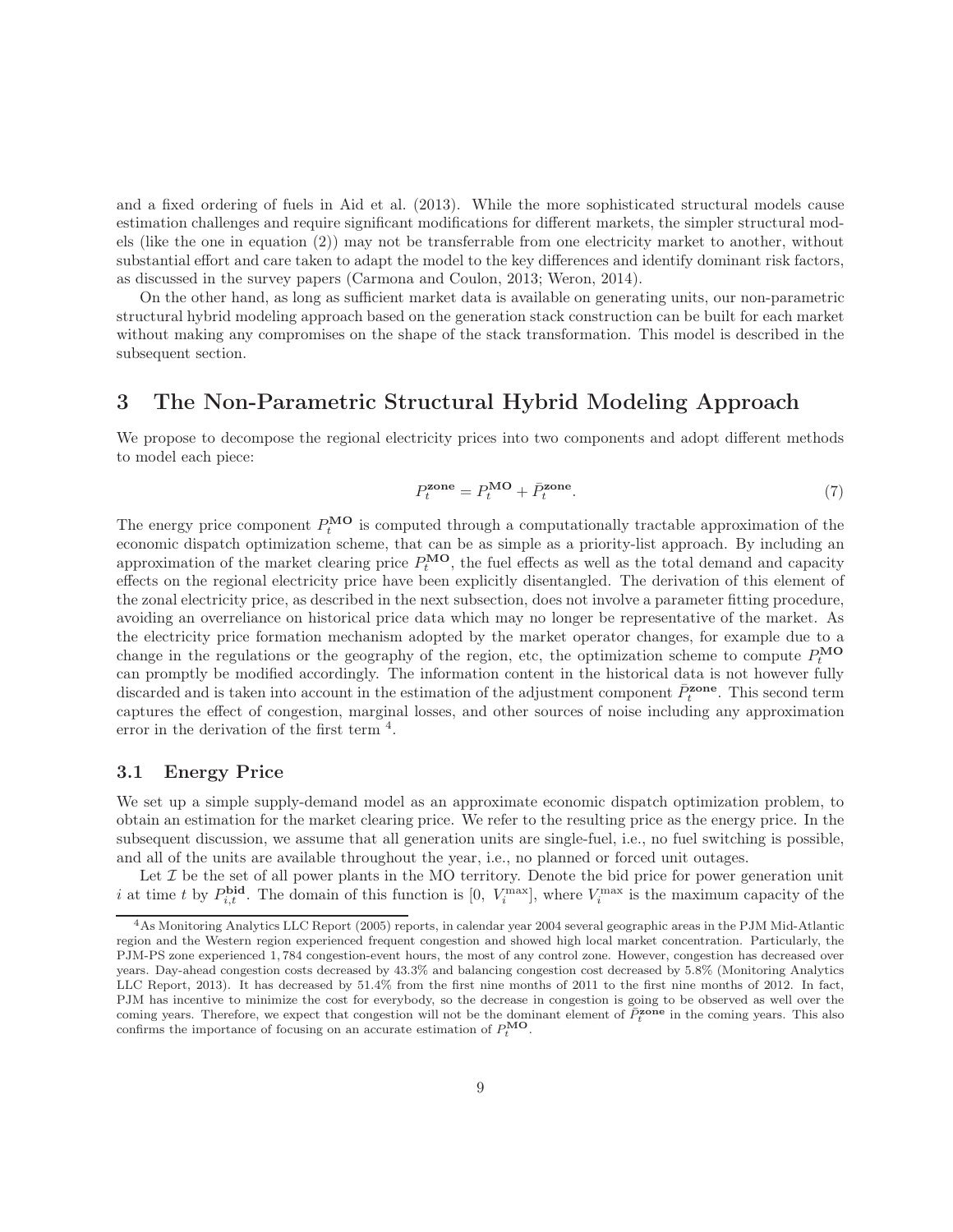$i<sup>th</sup>$  power plant. We assume that each bid curve is continuous piecewise constant with at most K pieces, the  $i<sup>th</sup>$  power plant's day-ahead bid curve as a function of the electricity volume V can be represented as:

$$
P_{i,t}^{\text{bid}}(V) = \begin{cases} P_{i,t,1}^{\text{bid}} & 0 \le V \le V_{i,1} \\ \vdots & \vdots \\ P_{i,t,K}^{\text{bid}} & V_{i,K-1} < V \le V_{i,K} \end{cases} \tag{8}
$$

Here,  ${V_{i,1}, \dots, V_{i,K}}$  denote the different volume levels (in [MWh]) per day. These volume levels can vary from power plant to power plant, or from day to day for a single power plant. However, in this paper, we let the set of volume levels remain unchanged for all days during the analysis and  $K = 10$ , for every power plant  $i \in \mathcal{I}$ .

The balancing act between supply and demand in the price formation leads to mean reversion of prices towards production costs (Carmona and Coulon, 2013). Figures 2 and 8a in (Carmona and Coulon, 2013) indicate that the long term levels of prices tend to match closely with costs of production, as does the long term behavior of the bids (Coulon and Howison, 2009). Therefore, we let for model tractability the bidding decisions of each generator be determined by the cost of power generation for the unit, i.e.,

$$
P_{i,t}^{\text{bid}} \approx P_{i,t}^{\text{gen}},
$$

where  $P_{i,t}^{\text{gen}}$  is the cost of generating 1 [MWh] electrical energy. This assumption excludes the importance of start-up and no-load costs in the bid structure, such that generator costs do not depend on the unit's previous states of operation. The generation cost depends on the efficiency of the power plant and the fuel price, see, e.g., Chapter 7 of (Eydeland and Wolyniec, 2002).

Efficiency of the generation unit is measured by its ability to convert fuel energy content, expressed in [BTU], into electrical energy, measured in [MWh]. This measure is referred to as the *heat rate*. Following the equation (7.6) in (Eydeland and Wolyniec, 2002), for every power plant  $i \in \mathcal{I}$  and for every time t, the production cost  $P_{i,t}^{\text{gen}}$  can be written as

$$
P_{i,t}^{\text{gen}} = H_i P_{i,t}^{\text{fuel}} + C_i^{\text{gen}},\tag{9}
$$

where  $H_i$  is the heat rate,  $P_{i,t}^{\text{fuel}}$  is the spot fuel price in [\$/MMBTU], and  $C_i^{\text{gen}}$ , in [\$/MWh], proxies other variable costs of generation such as emission costs or other operational costs. The heat rate  $H_i$  and the cost  $C_i^{\text{gen}}$  are usually nonconstant and vary with the generation level or other factors such as ambient temperature.

For the generation level  $V$ , the heat rate can be expressed by

$$
H_i \stackrel{\text{def}}{=} \frac{a_i}{V} + b_i + d_i V,\tag{10}
$$

where the coefficients  $a_i, b_i, d_i$  are heat rate parameters associated with the  $i^{\text{th}}$  power plant. Each power plant has its own particular heat rate coefficients, monitored and calculated by *Continuous Emission Monitoring System* (CEMS); the heat rate parameters associated with each power plant can be obtained from the Ventyx database (Ventyx Inc., 2012).

Denote the heat rate and cost at the power level  $V_{i,k}$  by  $H_{i,k}$  and  $C_{i,k}^{\text{gen}}$ , respectively. Thus, using equation (9), we have

$$
P_{i,t,k}^{\text{gen}} = H_{i,k} P_{i,t}^{\text{fuel}} + C_{i,k}^{\text{gen}}.
$$
\n
$$
(11)
$$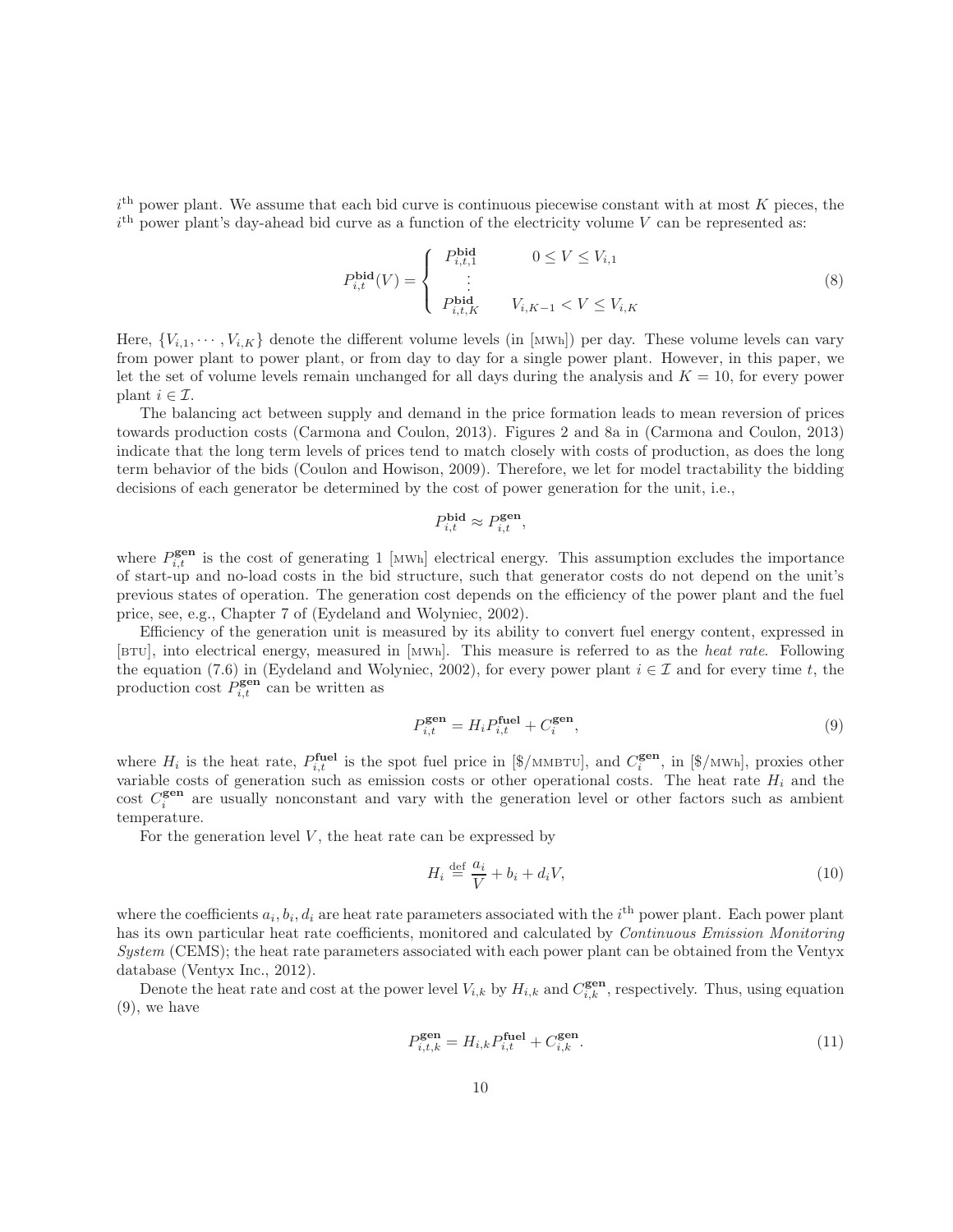The marginal increment of production cost due to the change in the fuel price can be approximated by:

$$
\Delta P_{i,t,k}^{\text{gen}} \approx H_{i,k} \Delta P_{i,t}^{\text{fuel}}.
$$
\n(12)

Therefore, given a bid curve  $P_{i,0}^{\text{bid}}$  for the  $i^{\text{th}}$  generation unit when the fuel price equals  $P_{i,0}^{\text{fuel}}$ , the new generation curve  $P_{i,t}^{\text{gen}}$  for this power plant due to the new fuel prices  $P_{i,t}^{\text{fuel}}$  can be computed by:

$$
P_{i,t,k}^{\text{gen}} \approx P_{i,0,k}^{\text{bid}} + H_{i,k} \left( P_{i,t}^{\text{fuel}} - P_{i,0}^{\text{fuel}} \right) = H_{i,k} P_{i,t}^{\text{fuel}} + \left( P_{i,0,k}^{\text{bid}} - H_{i,k} P_{i,0}^{\text{fuel}} \right). \tag{13}
$$

Hence,  $(P_{i,0,k}^{\text{bid}} - H_{i,k} P_{i,0}^{\text{fuel}})$  can be an approximation for  $C_{i,k}^{\text{gen}}$ .

At every time t, once the production costs  $P_{i,t}^{\text{gen}}$  and consequently approximations for the generation units' bid curves are determined, we can construct the generation stack function by sorting the units according to their costs. Therefore, the equilibrium price, denoted by  $P_t^{\rm MO}$ , corresponding to the total electricity demand  $\tilde{L}_t^{\textbf{MO}}$  equals

$$
P_t^{\text{MO}} \stackrel{\text{def}}{=} \max_{i,k \text{ s.t. } x_{i,k}^* > 0} \tilde{P}_{i,t,k}^{\text{gen}}.
$$
 (14)

where  $\{x_{i,k}^*\}_{i\in I, k=1,\dots,K}$  is a solution of the following optimization problem:

$$
\min_{x_{i,k}} \qquad \sum_{i \in \mathcal{I}} \sum_{k=1}^{K} \tilde{P}_{i,t,k}^{\text{gen}} x_{i,k} \tag{15}
$$
\n
$$
\text{subject to} \quad \sum_{i \in \mathcal{I}} \sum_{k=1}^{K} x_{i,k} \ge \tilde{L}_t^{\text{MO}},
$$
\n
$$
0 \le x_{i,k} \le V_{i,k}, \quad \text{for all } k = 1, \cdots, K, \text{ and } i \in \mathcal{I}.
$$

The price  $P_t^{\text{MO}}$  is the optimal dual variable of the constraint  $\sum_{i\in\mathcal{I}}\sum_{k=1}^K x_{i,k} \geq \tilde{L}_t^{\text{MO}}$ . Note that the dual problem is as below:

$$
\max_{P, \lambda_{i,k}} \tilde{L}_t^{\text{MO}} P - \sum_{i \in \mathcal{I}} \sum_{k=1}^K V_{i,k} \lambda_{i,k},
$$
\nsubject to 
$$
P - \lambda_{i,k} \leq \tilde{P}_{i,k,t}^{\text{gen}}, \quad i \in \mathcal{I}, \ k = 1, \cdots, K
$$
\n
$$
P \geq 0, \quad \lambda_{i,k} \geq 0, \quad i \in \mathcal{I}, \ k = 1, \cdots, K.
$$
\n(16)

The optimization problem (16) can get more sophisticated and closer to the economic dispatch optimization scheme by imposing other constraints. For example, box constraints such as  $P_t^{\text{MO}} \leq P_{\text{max}}^{\text{max}}$  for a given constant  $P^{\max}$  can be included. Notice that, when each LMP at each bus is restricted to be less than  $P^{\max}$ by the market operator, the weighted average of the LMPs and consequently the system price should also satisfy this bound constraint. In our simulation in Section 5, we let  $P^{\max} = 1000 \,[\frac{6}{\text{MWh}}]$ , which is equal to the current PJM's price cap, although it may  $\text{lift}^5$ .

In addition to addressing changes in the maximum price cap, since the derivation of the price  $P_t^{\text{MO}}$  relies on the total electricity demand  $\tilde{L}_{t}^{\text{MO}}$  and the capacity of all generation units in the MO region,  $P_{t}^{\text{MO}}$  is

 $5$ see http://www.rtoinsider.com/pjm-lifts-1k-cap-0114/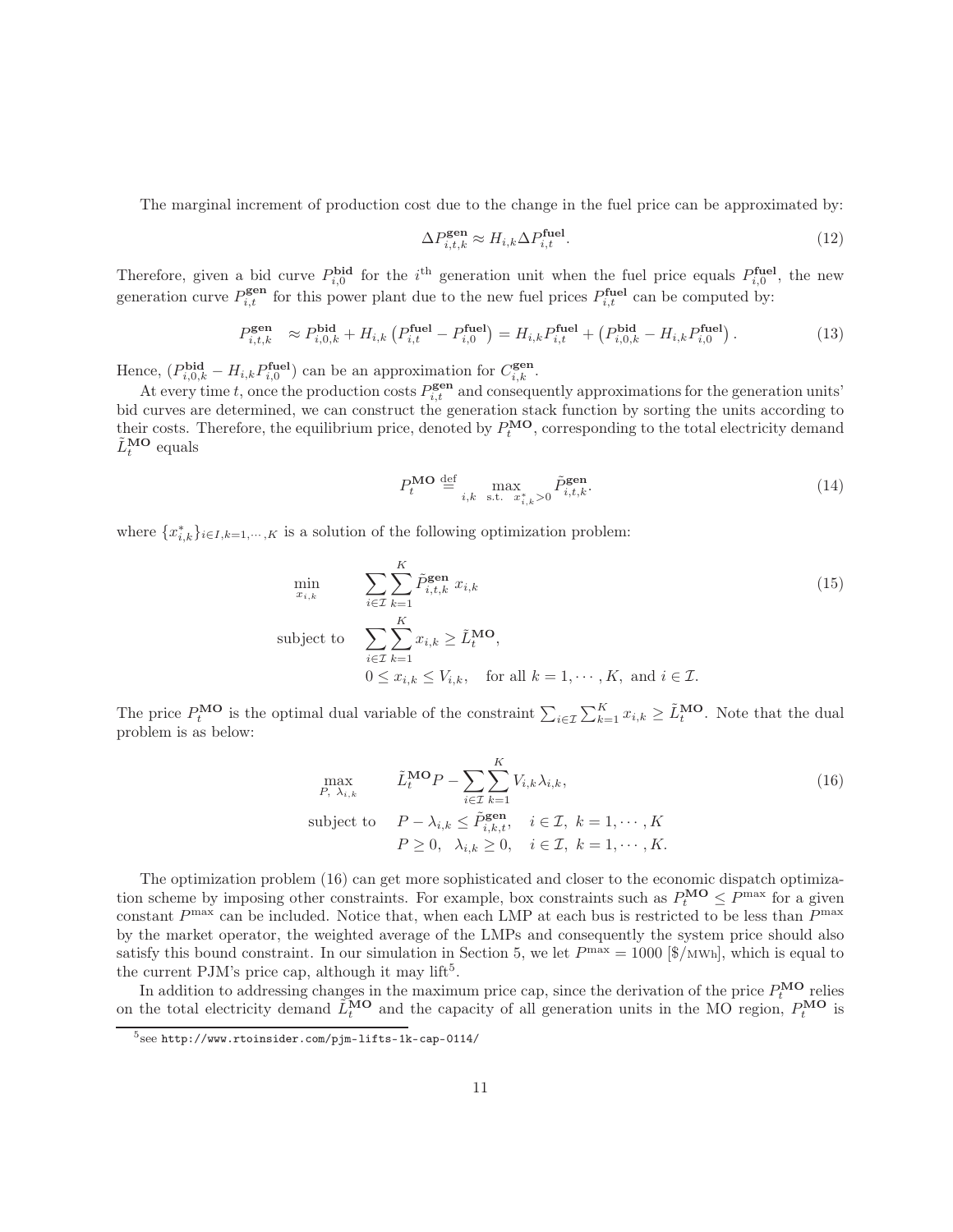able to adapt to various changes in the entire MO territory. Examples of these events include addition or reduction in electricity generating sources or demands in other zones, updating the generation retirement decisions or maintenance schedules, modifying the objective function for instance to an unequally-weighted social welfare function, or revising the bidding policy particularly for storage devices.

In this paper, we use a subset of the PJM generation units in our analysis  $6$ . We consider 1,014 power plants in PJM, 304 of them are gas-based (natural gas, landfill gas, other gas, and Kerosene), and 303 of them are running on coal (bituminous coal, subbituminous coal, waste coal), and the rest of them (407 units) contain oil-based (distillate fuel oil or residual fuel oil) units or those generators for which we do not have precise information.

Figure 3 depicts the daily average real time electricity prices for the PJM-PS zone versus the daily Henry hub natural gas and NYMEX QX (QXc1) coal prices, multiplied by a factor of 10 for comparison purposes. The historical electricity price path in Figure 3 shows high correlations of the PJM-PS electricity prices with both the natural gas and coal prices. Therefore, in our analyses, we only adjust the generation costs of the gas-fired and coal-fired generators with the changes in the natural gas and coal prices. For those generation units which are not running on natural gas or coal, we assume that their production costs and thus their bids remain unchanged over time. The approach, however, can easily accommodate sensitivity to other fuels' price changes.



Figure 3: Daily average real time electricity prices in  $[\frac{6}{\text{MWh}}]$  for PJM-PS zone as well as daily gas and coal prices in  $[\frac{6}{MMTU}]$  from 1 – Jan – 2008 to 31 – Dec – 2013.

We use the day-ahead bid curves from  $1 - \text{Jan} - 2010$  as  $\{P_{i,0}^{\text{bid}}\}_{i \in \mathcal{I}}$  in equation (13) to approximate the costs  $C_{i,k}^{\text{gen}}$  and consequently to construct the (day-ahead) generation curves from  $1 - \text{Jan} - 2012$  to

 $6$ According to the report dated 3-Mar-2014, PJM has 1,375 generating sources, see http://www.pjm.com/~/media/ about-pjm/newsroom/fact-sheets/pjm-statistics.ashx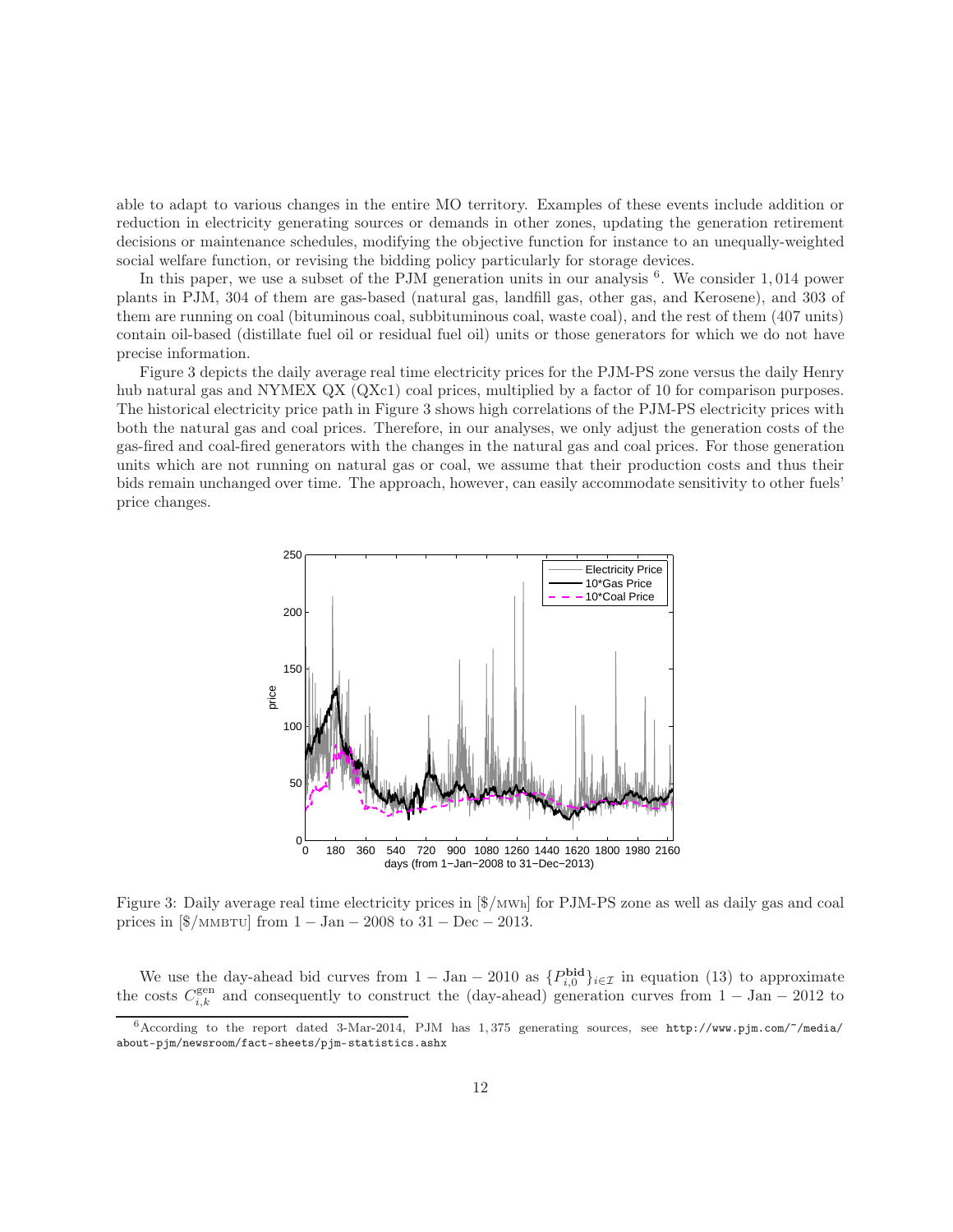$31 - \text{Dec} - 2012$ . For  $P_{i,t}^{\text{gas}}$  and  $P_{i,t}^{\text{coal}}$ , we respectively apply 2012 daily historical data from Henry hub natural gas prices and the continuous front month for NYMEX QX (QXc1) coal prices. For  $\tilde{L}_t^{MO}$ , we use hourly historical demands for the PJM market in 2012 to compute  $P_t^{\text{MO}}$  for every hour. The right plot in Figure 4 illustrates the computed price  $P_t^{\text{MO}}$ . The left plot in Figure 4 depicts the historical system marginal prices for the same time window obtained from the PJM website <sup>7</sup>. A comparison between the two graphs clearly shows that the computed prices  $P_t^{\text{MO}}$  can capture the dominant behavior in the historical system marginal prices.



Figure 4: Historical PJM system prices and computed energy prices  $P_t^{\text{MO}}$  for 2012.

The derivation of the pool price may be further improved by taking into account the variation in the generation costs of all (including non-coal/gas based) power plants, considering start up costs and maintenance schedules, and updating the total generating resources in PJM over time, as new generation units are installed and some units are deactivated. In addition, the natural gas or coal prices may vary given different points in the PJM area, for example due to the congestion in the natural gas pipeline network. Nevertheless, here, we assumed that the natural gas price is identical for all generating units across the PJM territory and equals the Henry Hub gas price. Our modeling approach, however, is capable to employ distinct regional natural gas prices  $P_{i,t}^{\text{fuel}}$  for different units *i*.

The price  $P_t^{\text{MO}}$  constitutes the fundamental component in our electricity price modeling approach. However, this term by itself cannot fully reproduce the observed stochastic behavior of regional electricity prices.

#### 3.2 Adjustment Term

The adjustment term can be modeled either by a parametric statistical model, fitted to the historical residual prices, or through a nonparametric model. In this work, we choose to follow a nonparametric approach for

 $7$ http://www.pjm.com/markets-and-operations/energy/day-ahead/lmpda.aspx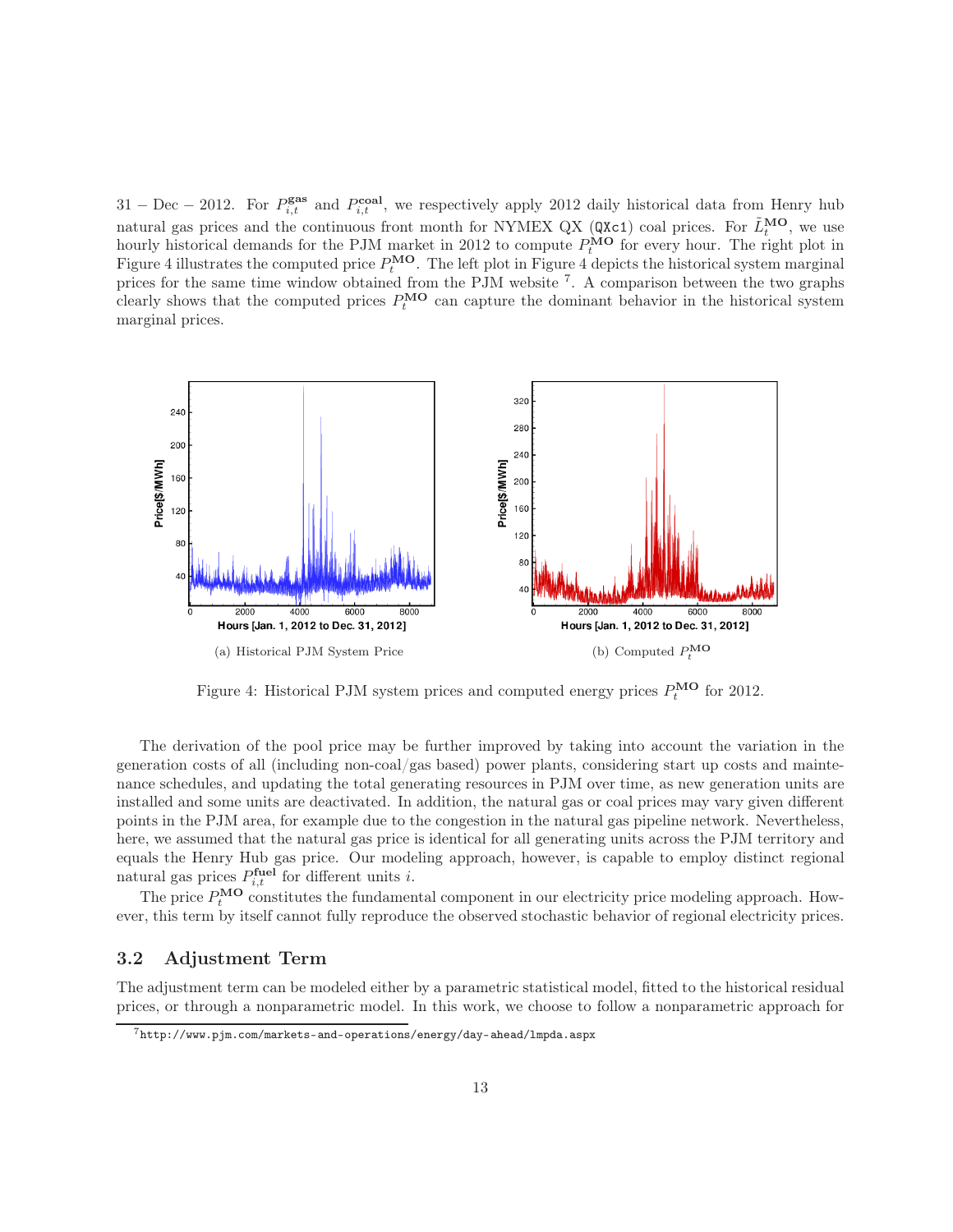addressing  $\bar{P}_t^{\text{zone}}$ .

To gain some insight into the main drivers of the adjustment term, we first examine the difference between the historical PJM-PS zonal electricity prices and computed  $P_t^{\text{MO}}$  for the PJM market, as described in the previous subsection. The plots in Figure 5(a) and Figure 5(b) illustrate the daily average of the historical  $\bar{P}_t^{\text{zone}}$  from  $1 - \text{Jan} - 2012$  to  $31 - \text{Dec} - 2012$  in terms of the daily gas price and coal price in 2012. These plots do not suggest a strong correlation between  $\bar{P}_{t}^{\text{zone}}$  and the gas price or coal price. Therefore, it seems that the dominant part of the impact of the fuels prices on the zonal electricity prices has already been captured by the energy price component  $P_t^{\text{MO}}$ . The plots in Figure 5(c), in contrast, suggest a significant correlation between  $\overline{P}_{t}^{\text{zone}}$  and the PJM-PS zonal electricity demand over the calendar year 2012.



(c)  $\bar{P}_{t}^{\textbf{zone}}$  and PJM-PS Electricity Demands

Figure 5: Historical adjustment prices  $\bar{P}_t^{\text{zone}}$  for PJM-PS zone versus the fuel prices and zonal electricity demands in 2012.

To further analyze the impact of PJM-PS zonal electricity demand on  $\bar{P}_t^{\text{zone}}$ , we analyze the deviation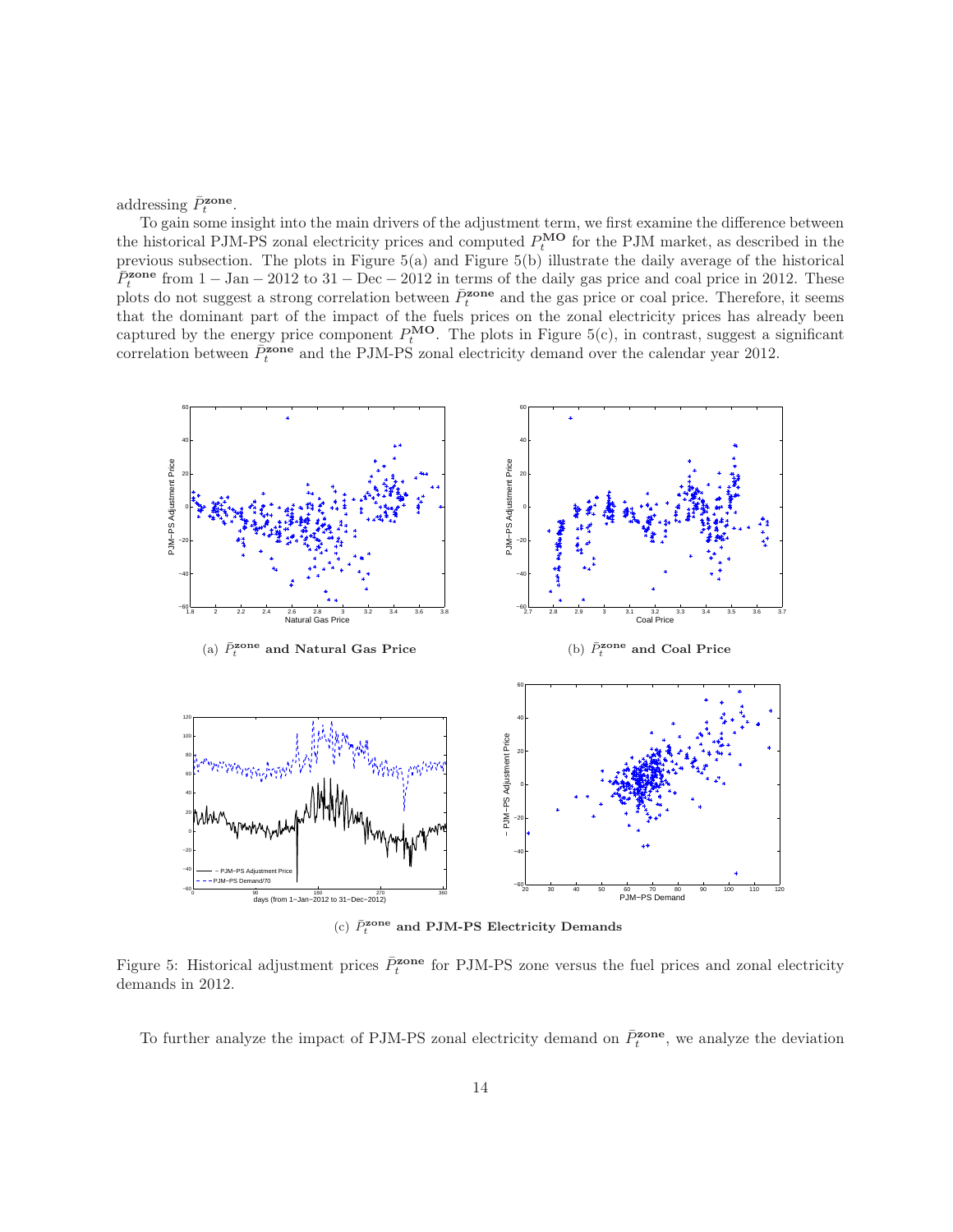of  $\bar{P}_t^{\text{zone}}$  from its expected value as a function of  $L_t^{\text{zone}} - \mathbb{E}[L_t^{\text{zone}}]$  for the PJM-PS zone. We partition the data points for  $L_t^{\text{zone}} - \mathbb{E}[L_t^{\text{zone}}]$  in 2012 into five and ten buckets, and compute the standard deviation of the corresponding  $\overline{P}_t^{\text{zone}}$  for each bucket. For five buckets, the break points are chosen to be  $L^{(1)} = -2000$ ,  $L^{(2)} = 0, L^{(3)} = 2000$ , and  $L^{(4)} = 4000$  [MWh], and the resulting buckets contain 86, 4887, 3152, 594, 65 data points, respectively. For ten buckets, the break points include  $L^{(1)} = -3000$ ,  $L^{(2)} = -2000$ ,  $L^{(3)} = -1000$ ,  $L^{(4)} = 0, L^{(5)} = 1000, L^{(6)} = 2000, L^{(7)} = 3000, L^{(8)} = 4000, \text{ and } L^{(9)} = 5000 \text{ [MWh]}, \text{ which results in 32,}$ 54, 1556, 3331, 2524, 628, 393, 201, 61, 4 data points. Figure 6 depicts the levels of standard deviation for the  $\bar{P}_t^{\text{zone}}$  data points in each bucket in each case. The plots in Figure 6 indicate that the volatility in  $\bar{P}_t^{\text{zone}}$ increases, as  $L_t^{\text{zone}}$  farther deviates from its expected value, i.e.,  $|L_t^{\text{zone}} - \mathbb{E}[L_t^{\text{zone}}]|$  deviates from zero. As the plots illustrate  $\bar{P}_t^{\text{zone}}$  has almost the same standard deviation in the two intervals  $-2000 \le L_t^{\text{zone}} \le -1000$ and  $-1000 \le L_t^{\text{zone}} \le 0$ . Such an analysis can assist the model user to determine a right number of buckets for modeling  $\bar{P}_t^{\text{zone}}$ .



Figure 6: Standard deviation of partitioned 2012 historical  $\bar{P}_t^{\text{zone}}$  in terms of  $L_t^{\text{zone}} - \mathbb{E}[L_t^{\text{zone}}]$ .

The above observation motivates us to consider a piecewise probability distribution function for modeling  $\bar{P}_{t}^{\text{zone}}$ . We partition the regional electricity demand into M buckets and let the cumulative distribution function for  $\bar{P}_t^{\text{zone}}$  be,

$$
F_{\bar{P}_{t}^{\text{zone}}}(x) \stackrel{\text{def}}{=} \begin{cases} F_{\bar{P}_{t}^{\text{zone}}}^{(1)} & \text{if } L_{t}^{\text{zone}} < L^{(1)} \\ F_{\bar{P}_{t}^{\text{zone}}}^{(2)} & \text{if } L^{(1)} \le L_{t}^{\text{zone}} < L^{(2)} \\ \vdots & \vdots \\ F_{\bar{P}_{t}^{\text{cone}}}^{(M-1)}(x) & \text{if } L^{(M-2)} \le L_{t}^{\text{zone}} < L^{(M-1)} \\ F_{\bar{P}_{t}^{\text{zone}}}^{(M)}(x) & \text{if } L^{(M-1)} \le L_{t}^{\text{zone}} \end{cases} \tag{17}
$$

In this work, we let  $F_{\bar{P}_{\ell}^{\text{zone}}}^{(i)}$  be the empirical distribution function associated with the data points in the  $i^{\text{th}}$ bucket  $\mathcal{L}_i \stackrel{\text{def}}{=} [L^{(i-1)}, L^{(i)}]$ . For notational convenience, we set  $L_0 = -\infty$  and  $L_M = +\infty$ . To generate a sample  $\bar{P}_t^{\text{zone}}$ , we use the inversion method, see, e.g., Theorem 2.8 in (Seydel, 2006). In this method, we first forecast  $L_t^{\text{zone}}$  and generate a uniform random variable  $\tilde{u} \sim \mathcal{U}[0, 1]$ . Then  $\overline{P}_t^{\text{zone}} = \hat{F}_i^{-1}(\tilde{u})$ , where i is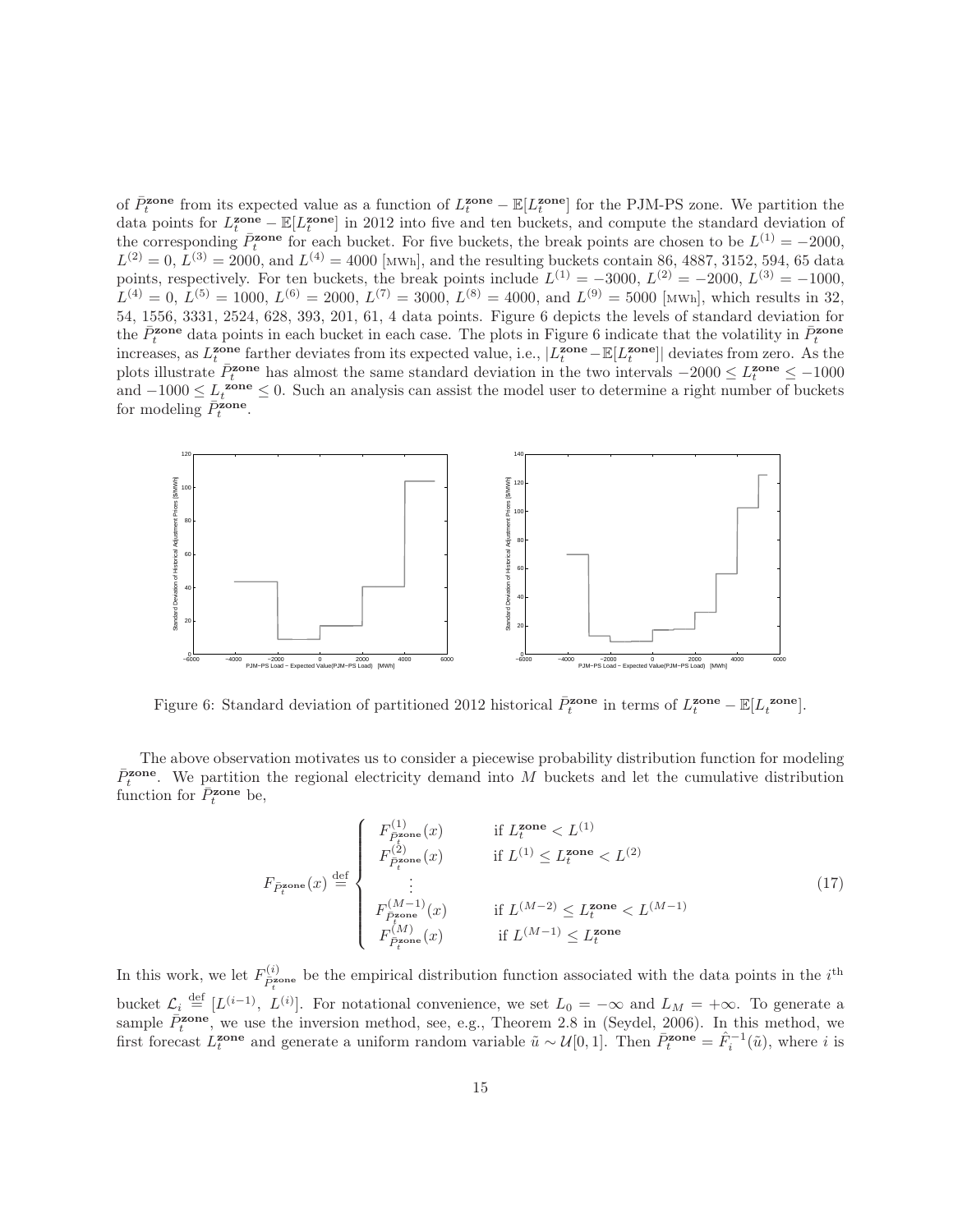

Figure 7: Histograms for  $P_t$ : model simulation vs. historical data for PJM-PS Zone in 2012 (left: Hour 4 AM; right: Hour 4 PM).

the load index where  $L^{(i-1)} \leq L^{zone}_{t} < L^{(i)}$ . Since the mean of the empirical distribution equals the sample mean, we have,

$$
\mathbb{E}\left[\bar{P}_t^{\text{zone}}\right] = \sum_{i=1}^M \left(\frac{1}{|\mathcal{L}_i|} \sum_{\ell \in \mathcal{L}_i} \bar{P}_{t,\ell}^{\text{zone}}\right) \Pr\left(L^{(i-1)} \le L_t^{\text{zone}} < L^{(i)}\right),\tag{18}
$$

where  $|\mathcal{L}_i|$  indicates the number of points in our historical data set  $\mathcal{L}_i$ , and  $\{\bar{P}_{t,\ell}^{\text{zone}}\}_{\ell \in \mathcal{L}_i}$  are the corresponding adjustment prices in this bucket.

# 4 Model Implementation and Performance

We implement our structural hybrid model for the PJM-PS zone, when the energy prices are computed as in subsection 3.1 and a piecewise empirical distribution as in (17) is applied for  $\bar{P}_t^{\text{zone}}$ . We consider 7 buckets in our analysis,  $L^{(1)} = -3000$ ,  $L^{(2)} = -2000$ ,  $L^{(3)} = 0$ ,  $L^{(4)} = 2000$ ,  $L^{(5)} = 3000$ ,  $L^{(6)} = 4000$ , to avoid dealing with too small number of data points in a bucket.

Figure 7 illustrates the histograms of the historical zonal electricity prices in 2012 and the simulated prices from the proposed structural hybrid model. For illustration purposes, we plot one representative peak hour (4pm) and one representative off-peak hour (4am), which can be observed to differ significantly. These graphs provide some evidence of the ability of the model to capture hourly price distributions accurately. These plots were generated by simulating 1000 paths of one year of electricity price and load dynamics, while always using the historical natural gas and coal prices for the calendar year 2012. The graphs in Figure 7 indicate that the proposed structural hybrid model is successful at explaining the price distributions. We capture well many of the important characteristics of electricity prices, including most notably the moments of prices, as presented in Figure 9.

To assess the performance of out-of-sample forecasts, using the 2012 empirical distribution for  $\bar{P}_t^{\text{MO}}$ , hourly PJM-PS electricity demands in 2013, and the daily natural gas and coal prices in 2013, we estimate the PJM-PS zonal electricity prices in 2013. The histograms for model simulated  $P_t$  and historical PJM-PS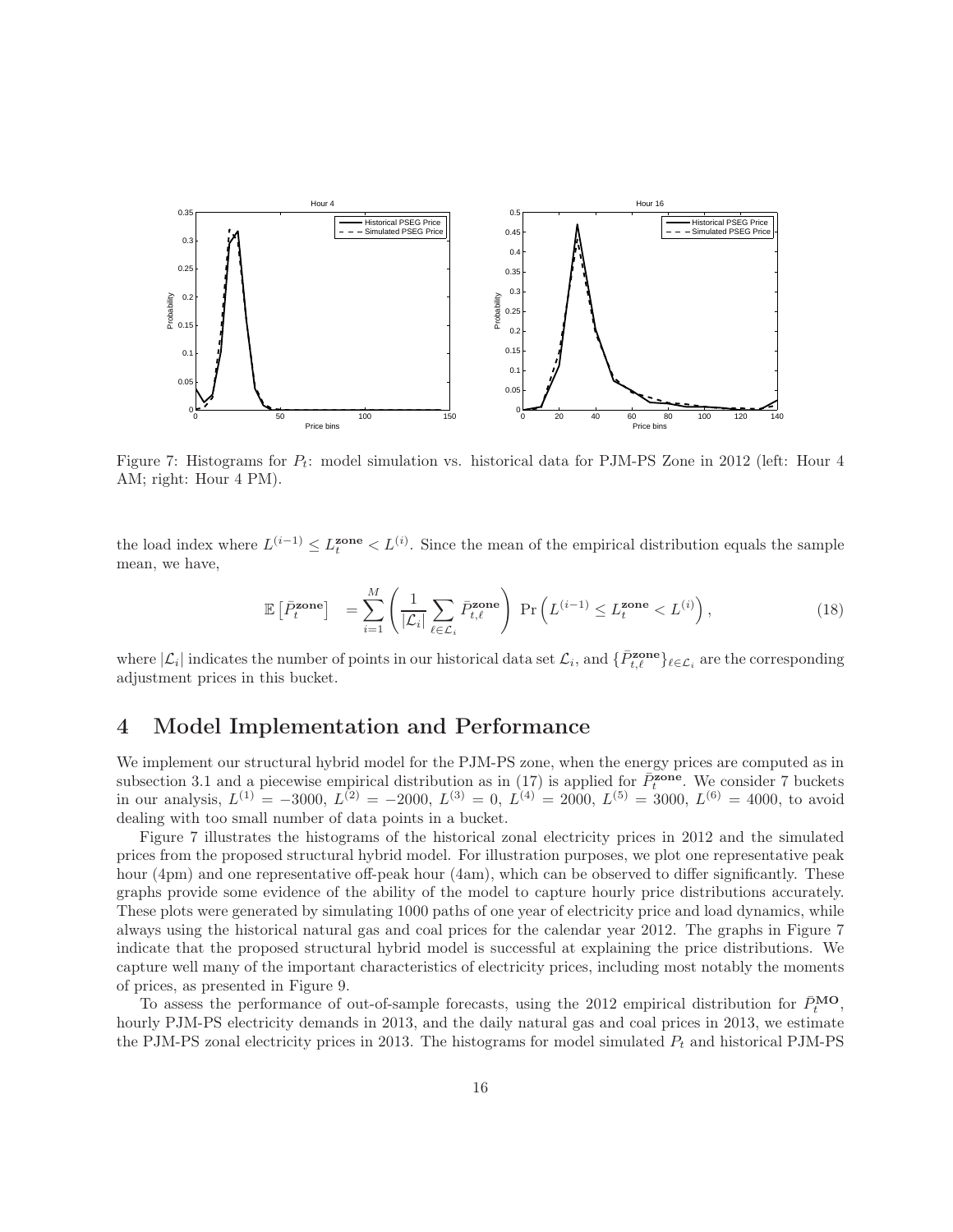

Figure 8: Histograms for Pt: model simulation vs. historical data for PJM-PS Zone in 2013.

electricity prices for 2013 are illustrated in Figure 8. These plots show that for some hours the proposed model is not able to capture the hourly price distributions accurately. It might be due to the fact that the adjustment term  $\bar{P}_t^{\textbf{MO}}$  has a non-stationary distribution or due to changes in the generation stack over time.

#### 5 Electricity Forward Contract Prices

To manage the risk associated with the inherent volatility of the spot market, market participants frequently enter into forward or futures contracts, agreeing at time t to buy or sell an asset at a fixed time  $T > t$  and a fixed forward price  $F(t,T)$ . Forward prices for financial assets can be directly linked to today's spot prices by the following simple no arbitrage relationship, see, e.g., Chapter 16 of (McDonald, 2013)

$$
F(t,T) = P_t \exp(-(\delta - r)(T - t)),
$$

where  $P_t$  is the asset spot price, r is the constant continuously compounded interest rate, and  $\delta$  is the constant continuous dividend yield on the asset.

However, commodities differ from financial assets in many important aspects, as a result of considerations that do not arise with financial assets such as storage and delivery costs and the so-called 'convenience yield' benefit of holding physical commodities. Therefore, in contrast to the forward price for a stock which is largely redundant, commodity forward prices provide price discovery, revealing otherwise unobtainable information about the (expected) future price of the commodity and its unique economic characteristics or underlying driving factors. The forward price  $F(t, T)$  for a commodity is the price determined today (at time t) to receive or deliver one unit of the commodity on the future date  $T$ . Simple no arbitrage relationships can no longer be used to directly link  $F(t, T)$  to  $P_t$  in a model-free manner, but a fair forward price can be expressed as a risk-neutral expectation of the future spot price  $P_T$ . In addition, we may define a 'risk premium'  $m(t, T)$  in order to relate the time-T commodity forward price with the true expected spot price  $\mathbb{E}_t(P_T)$  (conditional on time t information), e.g.,

$$
F(t,T) = \mathbb{E}_t(P_T) \exp(-m(t,T)),
$$
\n(19)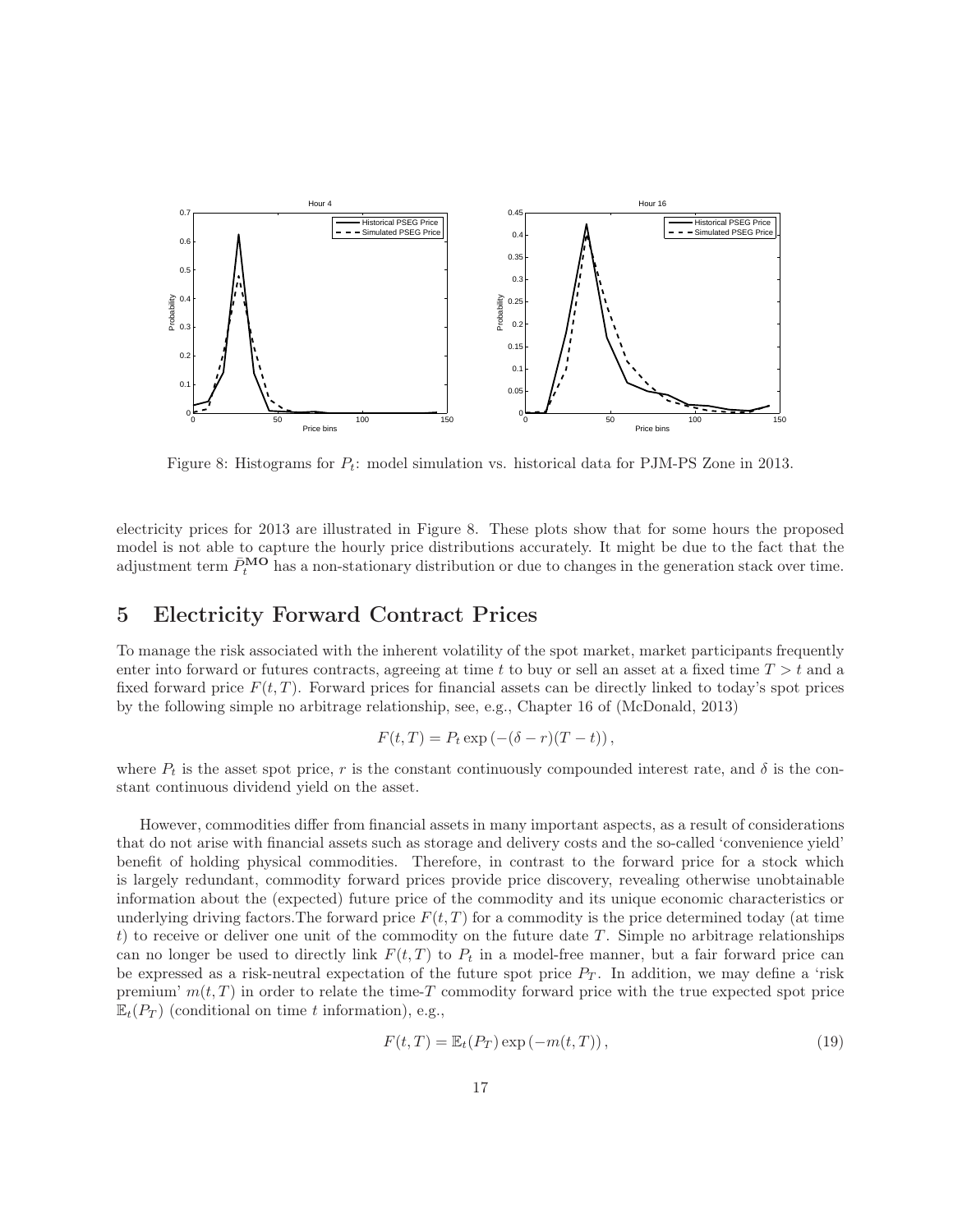Note that variations of this formula are equally acceptable, for example with the risk premium defined additively instead of multiplicatively, or with the exponential function omitted. However, the above definition allows for a natural analogy with the equity markets where  $m(t, T) = (\mu - r)(T - t)$ , with  $\mu$  representing the constant drift or expected rate of return of the stock. For stocks and other financial assets,  $m<sub>T</sub>$  is typically assumed positive due to risk aversion of investors, hence the name 'risk premium'. On the other hand, in commodity markets,  $m<sub>T</sub>$  may be positive of negative, is linked to hedging pressures from producers, consumers and other market participants, and has been shown in various studies to potentially change sign either through time or across maturities, see, e.g., Longstaff and Wang (2004); Pirrong and Jermakyan (2008); Veraart and Veraart (2013).

Given the observed historical forward price  $F(t, T)$  for the maturity T, risk premiums in our proposed model can therefore easily be computed in terms of the forecasted spot price  $\mathbb{E}_t(P_T)$ :

$$
m(t,T) = -\log\left(\frac{F(t,T)}{\mathbb{E}_t(P_T)}\right) = -\log\left(\frac{F(t,T)}{\mathbb{E}_t\left(P_T^{\text{MO}}\right) + \mathbb{E}_t\left(\bar{P}_T^{\text{zone}}\right)}\right). \tag{20}
$$

In this equation, the term  $\mathbb{E}_t\left(\bar{P}_T^{\text{zone}}\right)$  can be computed from the equation (18). The expected value of  $P_T^{\text{MO}}$ is, by definition

$$
\mathbb{E}_t(P_T^{\mathbf{MO}}) = \int_{-\infty}^{+\infty} \int_{-\infty}^{+\infty} \int_{-\infty}^{+\infty} P_T^{\mathbf{MO}} \left(P_T^{\mathbf{G}}, P_T^{\mathbf{C}}, L_T^{\mathbf{MO}}\right) f^{\mathbf{GC}} \left(P_T^{\mathbf{G}}, P_T^{\mathbf{C}}\right) f^{\mathbf{L}} \left(L_T^{\mathbf{MO}}\right) dP_T^{\mathbf{G}} dP_T^{\mathbf{C}} dL_T^{\mathbf{MO}},\tag{21}
$$

where  $f^{\text{GC}}$  is the joint probability density function of the fuel prices at time T,  $(P_T^{\text{G}}, P_T^{\text{C}})$ , and  $f^{\text{L}}$  is the probability density function of the total electricity load at time T,  $L_T^{MO}$ . Here, we have assumed that the probability density function of the total electricity load at time 1;  $L_T$ . Here, we have assumed that the electricity demand distribution is independent of the joint distribution of the natural gas and coal prices. In the rest of this section, we assume that  $P_T^{\mathbf{G}} \in [a^{\mathbf{G}}, b^{\mathbf{G}}], P_T^{\mathbf{C}} \in [a^{\mathbf{C}}, b^{\mathbf{C}}]$ , and  $L_T^{\mathbf{MO}} \in [a^{\mathbf{L}}, b^{\mathbf{L}}]$ . These bounds can be estimated by the maximum and minimum prices and loads in the historical data set considered.

The integrals in (21) can be approximated using the quadrature rule, see, e.g., (Golub and Meurant, 2010; Brass and Petras, 2011):

$$
\mathbb{E}_t(P_T^{\mathbf{MO}}) \approx \sum_{i=1}^n \sum_{j=1}^n \sum_{k=1}^n P_{T,i,j,k}^{\mathbf{MO}} f^{\mathbf{GC}}\left(P_{T,i}^{\mathbf{G}}, P_{T,j}^{\mathbf{C}}\right) f^{\mathbf{L}}\left(L_{T,k}^{\mathbf{MO}}\right) h^{\mathbf{G}} h^{\mathbf{C}} h^{\mathbf{L}},\tag{22}
$$

where  $P_{T,i,j,k}^{\textbf{MO}}$  refers to the energy price computed using  $P_{T,i}^{\textbf{G}}$  for the natural gas price,  $P_{T,j}^{\textbf{C}}$  for the coal price, and  $L_{T,k}^{\text{MO}}$  for the total electricity demand. Here, given the number of discretization points  $n^{\text{C}}$ ,  $n^{\text{C}}$ ,  $n^{\text{L}}$  for the natural gas, coal, and load, respectively, we have,

$$
h^{\mathbf{G}} \stackrel{\text{def}}{=} \frac{b^{\mathbf{G}} - a^{\mathbf{G}}}{n^{\mathbf{G}}}, \qquad h^{\mathbf{C}} \stackrel{\text{def}}{=} \frac{b^{\mathbf{C}} - a^{\mathbf{C}}}{n^{\mathbf{C}}}, \qquad h^{\mathbf{L}} \stackrel{\text{def}}{=} \frac{b^{\mathbf{L}} - a^{\mathbf{L}}}{n^{\mathbf{L}}},
$$

and for  $i = 1, \dots, n^{\mathbf{G}}, j = 1, \dots, n^{\mathbf{C}},$  and  $k = 1, \dots, n^{\mathbf{L}},$ 

$$
P_{T,i}^{\mathbf{G}} \stackrel{\text{def}}{=} a^{\mathbf{G}} + \left(i - \frac{1}{2}\right)h^{\mathbf{G}}, \qquad P_{T,j}^{\mathbf{C}} \stackrel{\text{def}}{=} a^{\mathbf{C}} + \left(j - \frac{1}{2}\right)h^{\mathbf{C}}, \qquad L_{T,k}^{\mathbf{MO}} \stackrel{\text{def}}{=} a^{\mathbf{L}} + \left(k - \frac{1}{2}\right)h^{\mathbf{L}}.
$$

Let the electricity demand  $L_t^{\text{MO}}$  be as in equation (3), in which  $\bar{L}_t$  follows the Ornstein-Uhlenbeck stochastic process (5) and the seasonality component  $S<sup>L</sup>(t)$  is as in (4).

$$
f^{\mathbf{L}}\left(L_{T,k}^{\mathbf{M}\mathbf{O}}\right) = \frac{1}{\sigma_{\mathbf{L}}(t,T)\sqrt{2\pi}} \exp\left(-\frac{1}{2}\left(\frac{L_{T,k}^{\mathbf{M}\mathbf{O}} - S^{\mathbf{L}}(T) - \mu_{\mathbf{L}}(t,T)}{\sigma_{\mathbf{L}}(t,T)}\right)^2\right),
$$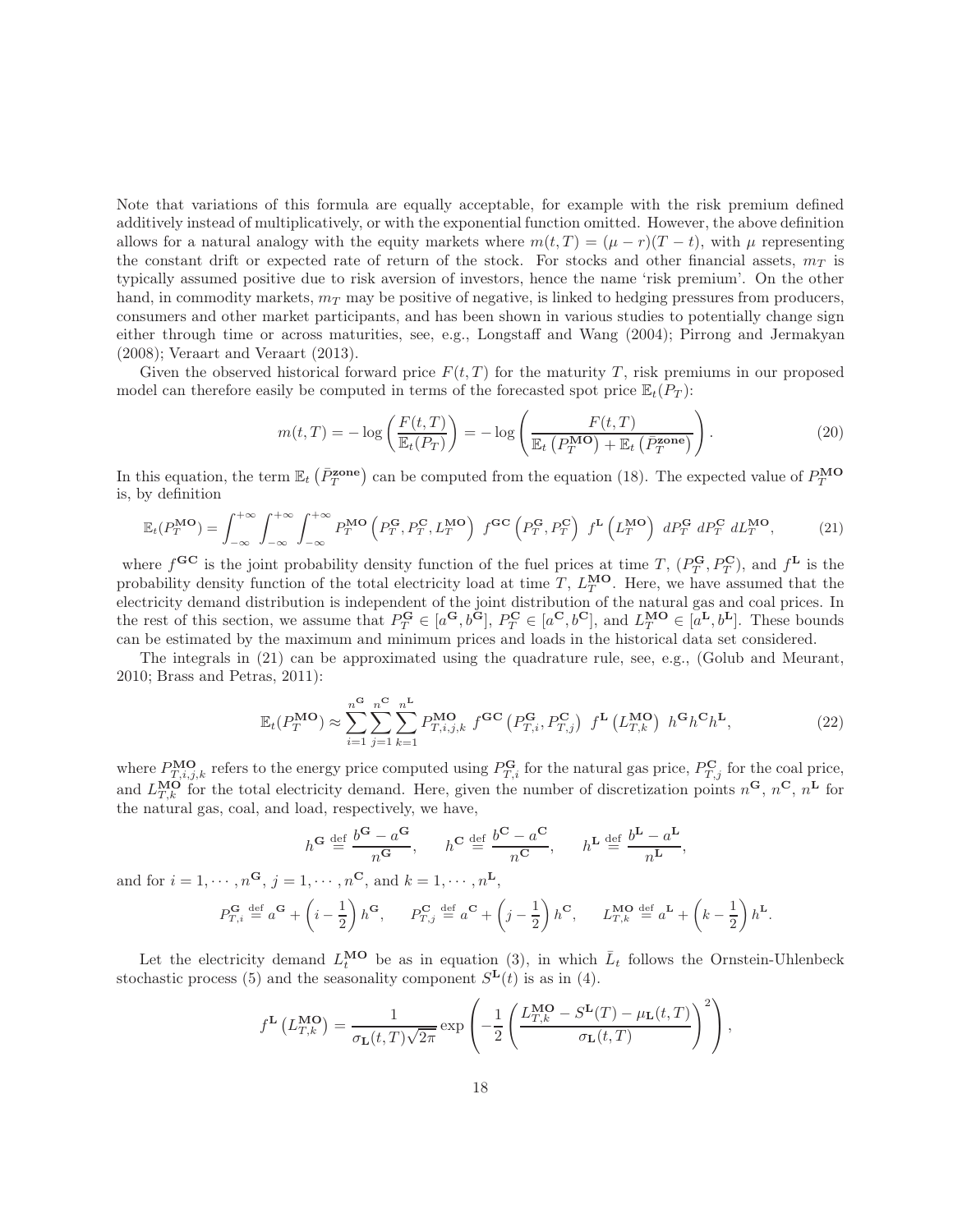where

$$
\mu_{\mathbf{L}}(t,T) = \bar{L}_t \exp\left(-\kappa_{\mathbf{L}}(T-t)\right), \qquad \sigma_{\mathbf{L}}^2(t,T) = \frac{\eta_{\mathbf{L}}^2}{2\kappa_{\mathbf{L}}}(1 - \exp\left(-2\kappa_{\mathbf{L}}(T-t)\right)).
$$

The risk premium  $m(t, T)$  in equation (20) consists of an aggregation of risk premia for each of the underlying stochastic factors in the model, namely load, natural gas and coal prices. However, as forward contracts are traded in the coal and gas markets, the fuel risk premiums can be inferred from their observed fuel forward prices, providing valuable information when constructing power forward curves. Therefore, by identifying the parameters of the risk-neutral distribution  $\hat{f}^{\text{GC}}$  from the market, we can disentangle the multiple risk premia and instead effectively allow  $m(t, T)$  to capture only the remaining load-related risk premium. This approach is similar to that of Aid et al. (2013), who describing using a 'local risk minimizing (LRM) strategy' to choose an equivalent martingale measure under which model-implied forward prices are found using risk-neutral probabilities for fuel prices but physical probabilities for load.

Indeed, several authors advocate the use of observed fuel forward prices as inputs when calculating electricity forward prices in structural models, see, e.g., Coulon et al. (2013); Carmona et al. (2013). As power forwards are effectively derivatives on fuel prices, such a procedure is comparable to fitting the yield curve before pricing options in interest rate markets or matching the implied volatility of vanilla equity options before pricing more exotic equity derivatives. Analogously to those cases, we require a flexible enough model for fuels in order to exactly reproduce fuel forward prices, which can be achieved by letting their long term mean levels be time-dependent (piecewise constant<sup>8</sup>) under Q. The following procedure formalizes this procedure, explaining precisely how the joint probability density function  $\hat{f}^{\mathbf{G}\mathbf{C}}$  under Q is related to the forward prices for the natural gas and coal, determined by the forward market. In the subsequent discussion, we refer to the forward prices with the maturity  $T$  at time  $t$  for natural gas and coal by  $F^{\tilde{G}}(t,T)$  and  $F^{\tilde{G}}(t,T)$ , respectively. Thus,  $F^{\tilde{G}}(t,T) = \mathbb{E}_{t}^{\mathbb{Q}}[P_{t}^{\tilde{G}}]$  and  $F^{\tilde{G}}(t,T) = \mathbb{E}_{t}^{\mathbb{Q}}[P_{t}^{\tilde{G}}]$ , where  $\mathbb{E}_{t}^{\mathbb{Q}}$  denotes time t conditional expectation under t t, N data points on the historical natural gas and coal forward curves are given at maturities  $T_1, \dots, T_N$ . Note that N is often greater than the number of data points on the historical electricity forward curve.

**Proposition 1.** Assume that the gas price  $P_t^{\{G\}}$  and the coal price  $P_t^{\{C\}}$  under  $\mathbb Q$  are the exponentials of *Ornstein-Uhlenbeck processes, i.e.,*

$$
d\log P_t^{\mathbf{G}} = \kappa_{\mathbf{G}} \left( \hat{m}^{\mathbf{G}}(t) - \log P_t^{\mathbf{G}} \right) dt + \eta_{\mathbf{G}} d\hat{W}_t^{\mathbf{G}},\tag{23}
$$

$$
d \log P_t^C = \kappa_C \left( \hat{m}^C(t) - \log P_t^C \right) dt + \eta_C d\hat{W}_t^C, \tag{24}
$$

where the Q-Brownian motions  $\hat{W}_t^G$  and  $\hat{W}_t^C$  are correlated with a parameter  $\rho_{GC}$ , and  $\hat{m}^G(u)$  and  $\hat{m}^C(u)$ *are piecewise constant functions with one jump per maturity time, i.e.,*

$$
\hat{m}^{G}(u) \stackrel{\text{def}}{=} \begin{cases}\n\hat{m}_{1}^{G} & t \leq u < T_{1} \\
\hat{m}_{2}^{G} & T_{1} \leq u < T_{2} \\
\vdots & \vdots \\
\hat{m}_{T_{N}}^{G} & T_{N-1} \leq u \leq T_{N}\n\end{cases}, \qquad \hat{m}^{C}(u) \stackrel{\text{def}}{=} \begin{cases}\n\hat{m}_{1}^{G} & t \leq u < T_{1} \\
\hat{m}_{2}^{G} & T_{1} \leq u < T_{2} \\
\vdots \\
\hat{m}_{T_{N}}^{G} & T_{N-1} \leq u \leq T_{N}\n\end{cases}
$$
\n(25)

*Then,*  $(P_t^G, P_t^C)$  *has a multivariate log-normal distribution (see, e.g., (Kleiber and Kotz, 2003)), i.e.,* 

$$
\hat{f}^{GC}\left(P_{T,i}^G,P_{T,j}^G\right)=\frac{1}{2\pi P_{T,i}^G P_{T,j}^G\sqrt{|\hat{\Sigma}(t,T)|}}\exp\left(-\frac{1}{2}\left(\begin{array}{c}\log P_{T,i}^G-\hat{\mu}_G(t,T)\\ \log P_{T,j}^G-\hat{\mu}_G(t,T)\end{array}\right)^\top\hat{\Sigma}^{-1}(t,T)\left(\begin{array}{c}\log P_{T,i}^G-\hat{\mu}_G(t,T)\\ \log P_{T,j}^G-\hat{\mu}_G(t,T)\end{array}\right)\right),
$$

<sup>&</sup>lt;sup>8</sup>If starting from the model in (23) and (24) under the physical measure, this corresponds to a time-dependent and piecewise constant market price risk for both gas and coal.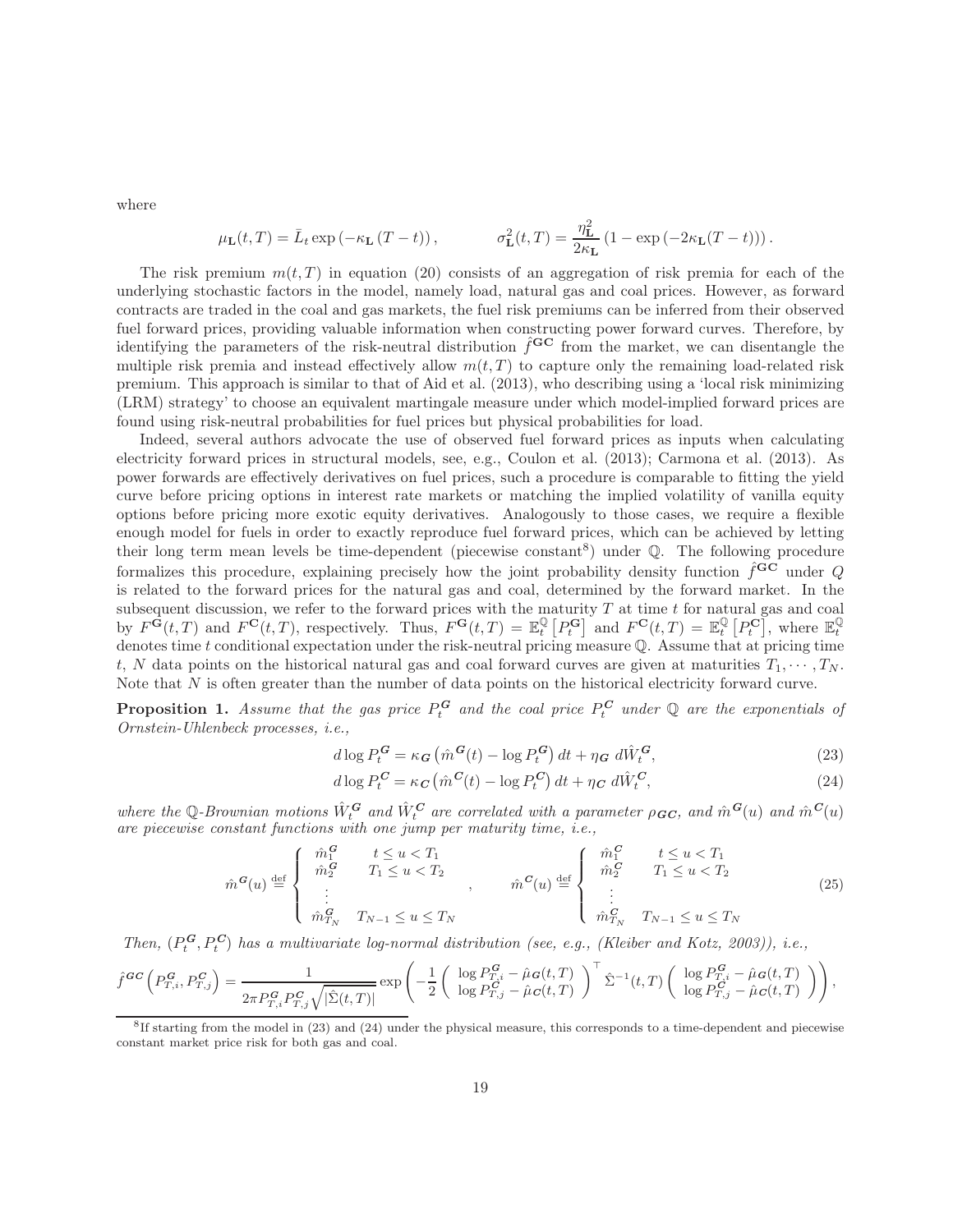*where*  $\hat{\mu}_G(t,T)$ ,  $\hat{\mu}_C(t,T)$ , and  $\hat{\Sigma}(t,T)$  are as follows,

$$
\hat{\mu}_G(t,T) \stackrel{\text{def}}{=} e^{-\kappa_G(T-t)} \log P_t^G + \sum_{i=1}^{\ell_T-1} \hat{m}_i^G \left( e^{\kappa_G(T_i-T)} - e^{\kappa_G(T_{i-1}-T)} \right) + \hat{m}_{\ell_T}^G \left( 1 - e^{\kappa_G(T_{\ell_T-1}-T)} \right),\tag{26}
$$

$$
\hat{\mu}_C(t,T) \stackrel{\text{def}}{=} e^{-\kappa_C (T-t)} \log P_t^C + \sum_{i=1}^{\ell_T - 1} \hat{m}_i^C \left( e^{\kappa_C (T_i - T)} - e^{\kappa_C (T_{i-1} - T)} \right) + \hat{m}_{\ell_T}^C \left( 1 - e^{\kappa_C (T_{\ell_T - 1} - T)} \right),\tag{27}
$$

$$
\hat{\Sigma}(t,T) \stackrel{\text{def}}{=} \begin{pmatrix} \frac{\eta_G^2}{2\kappa_G} \left( 1 - e^{-2\kappa_G(T-t)} \right) & \frac{\rho_{GG} \eta_G \eta_G \eta_G}{\kappa_G + \kappa_G} \left( 1 - e^{(-(\kappa_G + \kappa_G)(T-t))} \right) \\ \frac{\rho_{GG} \eta_G \eta_G \eta_G}{\kappa_G + \kappa_G} \left( 1 - e^{(-(\kappa_G + \kappa_G)(T-t))} \right) & \frac{\eta_G^2}{2\kappa_G} \left( 1 - e^{-2\kappa_G(T-t)} \right) \end{pmatrix} . \tag{28}
$$

with the  $\hat{m}^{\mathbf{G}}(u)$  and  $\hat{m}^{\mathbf{C}}(u)$  defined as below (for  $s \geq 1$ ):

$$
\hat{m}_{s}^{\mathbf{G}} = \frac{\log F^{\mathbf{G}}(t,T_{s}) - e^{-\kappa_{\mathbf{G}}(T_{s}-t)} \log P_{t}^{\mathbf{G}} - \frac{\eta_{G}^{2}}{4\kappa_{\mathbf{G}}}\left(1 - e^{-2\kappa_{\mathbf{G}}(T_{s}-t)}\right) - \sum_{i=1}^{s-1} \hat{m}_{i}^{\mathbf{G}}\left(e^{-\kappa_{\mathbf{G}}(T_{s}-T_{i})} - e^{-\kappa_{\mathbf{G}}(T_{s}-T_{i-1})}\right)}{\left(1 - e^{-\kappa_{\mathbf{G}}(T_{s}-T_{s-1})}\right)},
$$
\n
$$
\hat{m}_{s}^{\mathbf{G}} = \frac{\log F^{\mathbf{G}}(t,T_{s}) - e^{-\kappa_{\mathbf{G}}(T_{s}-t)} \log P_{t}^{\mathbf{G}} - \frac{\eta_{G}^{2}}{4\kappa_{\mathbf{G}}}\left(1 - e^{-2\kappa_{\mathbf{G}}(T_{s}-t)}\right) - \sum_{i=1}^{s-1} \hat{m}_{i}^{\mathbf{G}}\left(e^{-\kappa_{\mathbf{G}}(T_{s}-T_{i})} - e^{-\kappa_{\mathbf{G}}(T_{s}-T_{i-1})}\right)}{\left(1 - e^{-\kappa_{\mathbf{G}}(T_{s}-T_{s-1})}\right)}.
$$

A proof for Proposition 1 is provided in Appendix A.

Figures 10(a) and 10(b) illustrate the natural gas forward curve for pricing date 1-August-2013 with maturities ranging from 1-September-2013 to 1-December-2025, and the coal forward curve for pricing date 1-August-2013 with maturities of 1-September-2013 to 1-July-2019. The risk adjusted drifts  $\{\hat{m}_T^{\mathbf{G}}\}_{T=1}^{72}$  and  $\{\hat{m}_T^{\mathbf{C}}\}_{T=1}^{72}$  found via Proposition 1 are illustrated in Figures 10(c) and 10(d). Here, the derivation use  $\kappa_{\text{G}} = 1.2034$ ,  $\kappa_{\text{C}} = 1.0608$ ,  $\eta_{\text{G}} = 0.5964$ ,  $\eta_{\text{C}} = 0.3711$ , and  $\rho_{\text{GC}} = 0.5983$  estimated by calibrating the exponential Ornstein-Uhlenbeck processes from daily historical data of natural gas prices and coal prices for 2-January-2008 to 31-May-2013.

For every given pricing date, using Proposition 1, we can then use the inferred risk adjusted drifts to compute the joint Q-probability density function  $f^{GC}(P_{T,i}^{\mathbf{G}}, P_{T,j}^{\mathbf{C}})$  and consequently to derive electricity price expectations  $\mathbb{E}_t(P_T^{\textbf{MO}})$  as in equation (22). In this computation, we set  $a^{\textbf{G}} = a^{\textbf{C}} = 1$  [\$/MMBTU],  $b^{\mathbf{G}} = b^{\mathbf{C}} = 10$  [\$/MMBTU], and  $n^{\mathbf{G}} = n^{\mathbf{C}} = 30$ . We also use  $b^{\mathbf{L}} = 180,000$  [MWh],  $a^{\mathbf{L}} = 20,000$  [MWh], and  $n<sup>L</sup> = 100$ . To compute  $f<sup>L</sup>$   $(L_{T,k}^{MO})$ , we set the parameter values  $\kappa_L = 376.1865$  and  $\eta_L = 328,611.0959$ , estimated using hourly historical PJM electricity demand for 2-January-2008 to 31-May-2013. The estimated load seasonality parameters in  $S_t^{\bf L}$  are presented in Appendix B. We then calculate  $\mathbb{E}[\bar{P}_t^{\bf zone}]$  via (18) to obtain zonal price expectations, before finally obtaining the risk premiums  $m(t, T)$ . Figure 11 shows the computed risk premium curves  $\{m(t, T)\}\tau$  for both on-peak and off-peak power forward prices (from PJM market, PSEG component) corresponding to pricing dates  $t =1$ -August-2013 and  $t =1$ -August-2014. For on-peak forwards, for simplicity we assume that the delivery period is from 7 am to 11 pm of the first day of the maturity month; hence the averaged expectation  $\mathbb{E}_t(P_T^{\textbf{MO}})$  is used in equation (20) to infer risk premiums for on-peak forwards. Similarly, for off-peak forwards, we assume that the delivery period is from 12 am to 6 am of the first day of the maturity month and the corresponding averages are used.

The plots in Figure 11 indicate for both pricing dates, the risk premiums for on-peak hours are generally higher than the risk premiums for off-peak hours. In addition, the risk premiums vary with maturity and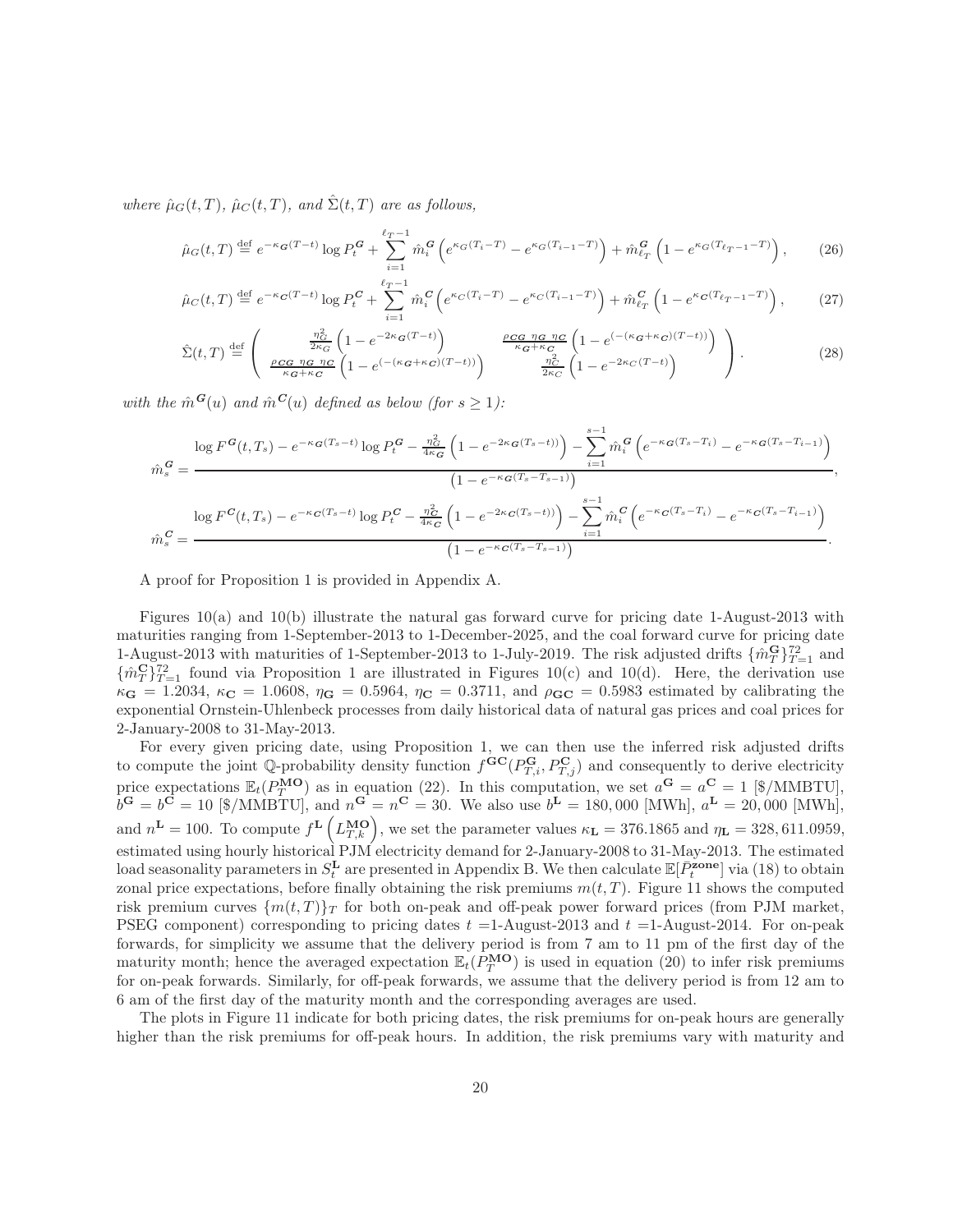maintain some seasonality pattern. The change in the magnitude of the risk premium by maturity is more significant for on-peak hours. A comparison between the two plots in Figure 11 shows that the pattern varies somewhat between the two chosen pricing dates, but is remarkably stable for summer months. In contrast, the difference between the inferred risk premiums for winter months using the available forward prices on 1-August-2013 and 1-August-2014 is quite prominent, particularly for off-peak contracts. However, this change in the risk premiums is rather gradual from day to day.

For a pricing time t and given an electricity forward curve for time t with  $N_e$  maturities and fuel forward curves for pricing time t with  $N >> N_e$  data points, the risk premium rates  $m_1, \dots, m_{N_e}$  are first obtained from equation (20). Then to project the electricity forward curve for maturities beyond what is currently available in the market and to leverage long fuel forward curves, a common practitioners' approach is to extrapolate the computed market risk premiums  $m_{T_1}, \cdots, m_{T_{N_e}}$ , see, e.g., Benth et al. (2008). Being able to discover the pattern of risk premia for different maturities allows us to better estimate the forward curve beyond liquidly tradable maturities, a procedure which can be very valuable for accurately valuing or hedging very long maturity contracts or assets such as physical power plants. Furthermore, this process does not require any optimization routine to infer the set of risk premiums that ensures that the model computed forward prices match the market data.

## 6 Conclusions

This paper develops a structural hybrid spot electricity price model constituting an energy price and an adjustment term. The first term is derived from an approximate economic dispatch problem, e.g., simple supply-demand model, which takes into account local fuel prices, total capacity, and total demand for the entire market operator territory. The adjustment term maps the energy price to zonal electricity prices through calibrating a piecewise probability distribution and captures the information content in the historical data. The proposed model seems to capture the critical features observed in the spot electricity market and can be calibrated to perfectly match the forward market data.

Relying on a computationally tractable approximate economic dispatch optimization problem and the full generation stack instead of an explicit parametric transformation function enables the model to promptly adapt to changes in the total demand or capacity levels in the market operator region, or some changes in the imposed regulation or the price formation mechanism. This feature makes the modeling framework robust and well suited for today's dynamic electricity market. In addition, since in contrast to most structural models the model does not assume an explicit parametric supply stack function, the energy price component of the model is capable of explaining better the sensitivity of the electricity prices to the underlying factors such as fuel prices, especially in markets with complicated stack shapes and many generator types. Moreover, the model is still computationally tractable for energy trading purposes, such as forward calculations. In particular, it allows us to compute the electricity forward prices from the fuel forward prices to leverage their long forward curves. As another benefit of not relying on an explicit function, this model can readily be used for any bid-based electricity market, as long as a generation stack can be constructed from unit-specific data.

In this paper, we only discussed applying the model to compute electricity forward prices. This model can now be implemented to price a variety of different options and other derivative contracts, and for other trading purposes. Furthermore, the presented model can be applied in other power system planning problems. As the deregulated electricity markets continue to develop and provide new opportunities and challenges to both regulators, generators and consumers, it is clear that new modeling tools have a vital role to play in understanding and managing the many risks involved.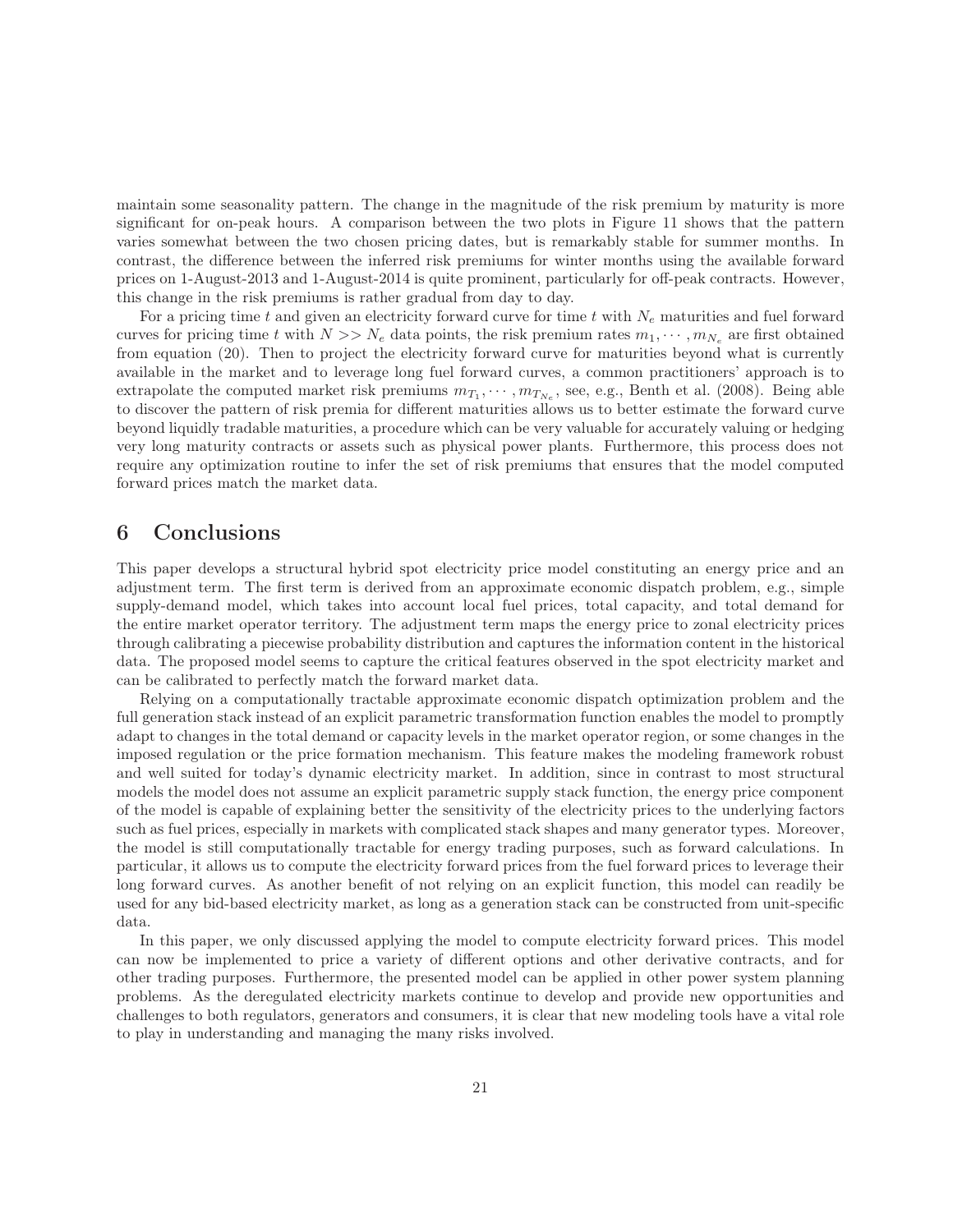# Acknowledgement(s)

This project is supported by the Public Service Electric and Gas Company (PSEG), through the Andlinger Center for Energy and the Environment at Princeton University. The authors would like to thank Belgacem Bouzaiene-Ayari and Rebecca Zhang for their contributions in this project.

# References

- Aid, R., L. Campi, A. N. Huu, and N. Touzi (2009). A structural risk-neutral model of electricity prices. *International Journal of Theoretical and Applied Finance* 12(7), 925–947.
- Aid, R., L. Campi, and N. Langrene (2013). A structural risk-neutral model for pricing and hedging power derivatives. *Mathematical Finance* 23(3), 387–438.
- Barlow, M. (2002). A diffusion model for electricity prices. *Mathematical Finance* 12(4), 287––298.
- Barz, G. and B. Johnson (1999). *Energy Modelling and the management of uncerianty*. RISK books, 1 edition.
- Benth, F. E., A. Cartea, and R. Kiesel (2008). Pricing forward contracts in power markets by the certainty equivalence principle: Explaining the sign of the market risk premium. *Journal of Banking* & *Finance* 32(10), 2006–2021.
- Brass, H. and K. Petras (2011). *Quadrature Theory*. American Mathematical Society.
- Burger, M., B. Klar, A. Muller, and G. Schindlmayr (2004). A spot market model for pricing derivatives in electricity markets. *Quantitative Finance* 4, 109—-122.
- Carmona, R. and M. Coulon (2013). A survey of commodity markets and structural models for electricity prices. *In: Quantitative energy finance: modeling, pricing, and hedging in energy and commodity markets. Springer-Verlag, New York.* .
- Carmona, R., M. Coulon, and D. Schwarz (2013). Electricity price modeling and asset valuation: A multi-fuel structural approach. *Mathematics and Financial Economics* 7(2), 167–202.
- Cartea, A. and M. G. Figueroa (2005). Pricing in electricity markets: A mean reverting jump diffusion model with seasonality. *Applied Mathematical Finance* 12(4), 313–335.
- Cartea, A. and P. Villaplana (2008). Spot price modeling and the valuation of electricity forward contracts: the role of demand and capacity. *Journal of Banking and Finance* 32, 2501––2519.
- Conejo, A. J., M. Carrion, and J. M. Morales (2010). *Decision Making under Uncertainty in Electricity Markets*. Springer, 1 edition.
- Coulon, M. and S. Howison (2009). Stochastic behaviour of the electricity bid stack: From fundamental drivers to power price. *Journal of Energy Markets* 2(1), 29–69.
- Coulon, M., W. B. Powell, and R. Sircar (2013). A model for hedging load and price risk in the texas electricity market. *Energy Economics* .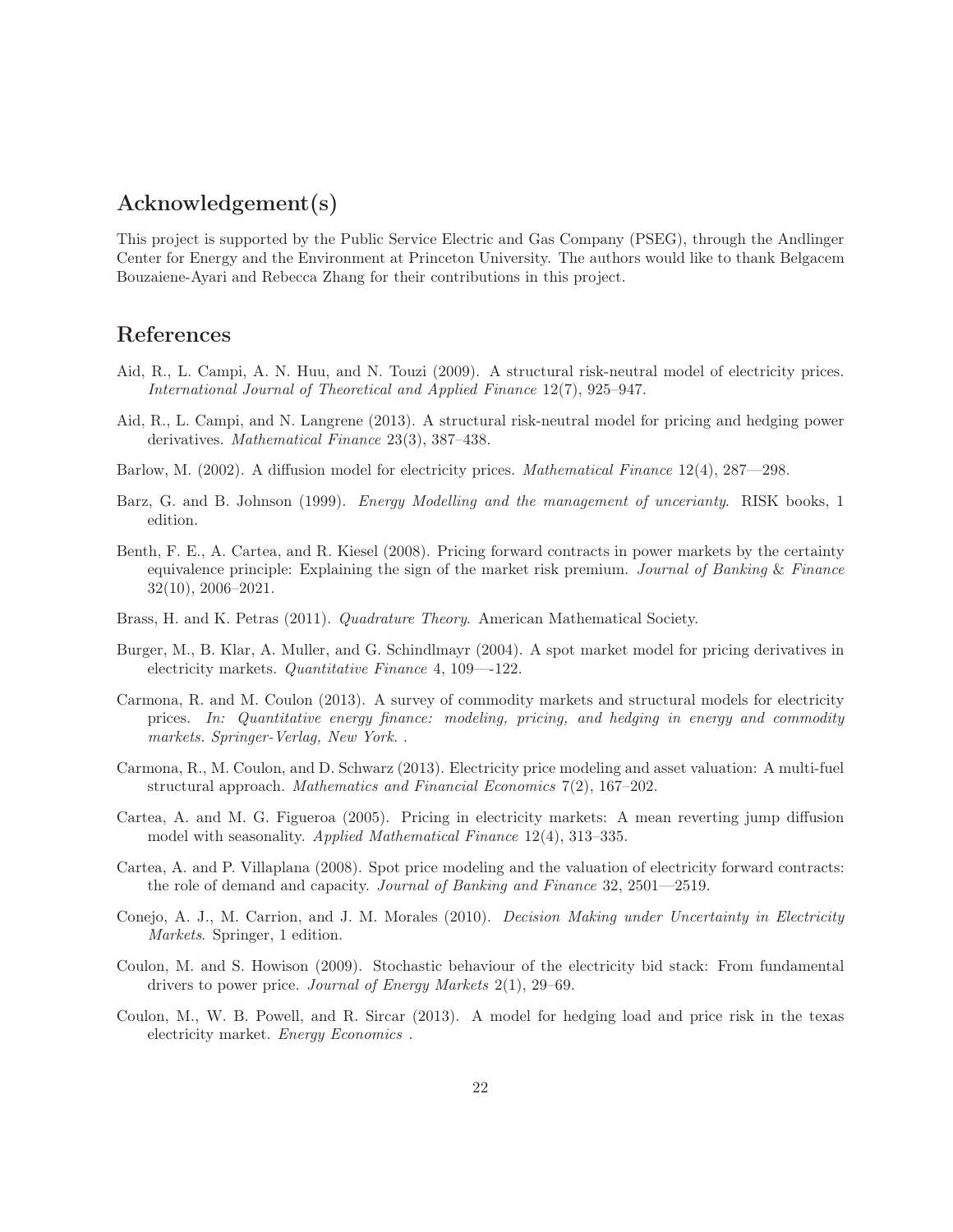- Davison, M., C. L. Anderson, B. Marcus, and K. Anderson (2002). Development of a hybrid model for electrical power spot prices. *IEEE Transactions on Power Systems* 17(2), 257–264.
- de Maere d'Aertrycke, G. and Y. Smeers (2010). The valuation of power futures based on optimal dispatch. *The Journal of Energy Markets* 3(3), 27–50.
- Deng, S. (2000). Stochastic models of energy commodity prices: Mean-reversion with jumps and spikes. *Program on Workable Energy Regulation (POWER) Report* pp. 1–45.
- Eydeland, A. and K. Wolyniec (2002). *Energy and Power Risk Management: New Developments in Modeling, Pricing, and Hedging*. Wiley Finance, 1 edition.
- Golub, G. and G. Meurant (2010). *Matrices, moments, and quadrature with applications*. Princeton, N.J. ; Woodstock : Princeton University Press.
- Johnson, B. and G. Barz (1999). *Selecting stochastic processes for modelling electricity prices*, chapter Energy Modelling and the Management of Uncertainty. Risk Publications, London.
- Kanamura, T. and K. Ohashi (2007). A structural model for electricity prices with spikes: Measurement of spike risk and optimal policies for hydropower plant operation. *Energy Economics* 29, 1010–1032.
- Kleiber, C. and S. Kotz (2003). *Statistical SizeDistributions in Economics and Actuarial Sciences*. JohnWiley and Sons.
- Longstaff, F. A. and A. W. Wang (2004). Electricity forward prices: A high-frequency empirical analysis. *The Journal of Finance* LIX(4).
- Lyle, M. and R. Elliott (2009). A simple hybrid model for power derivatives. *Energy Economics* 31, 757—- 767.
- McDonald, R. L. (2013). *Derivatives Markets*. Pearson Series in Finance, 3rd edition edition.
- Monitoring Analytics LLC Report (2005). 2004 state of the market: Market monitoring unit. Technical report.
- Monitoring Analytics LLC Report (2013). 2012 state of the market report for PJM. volume 2: Detailed analysis. Technical report.
- Ott, A. L. (2003). Experience with PJM market operation, system design, and implementation. *IEEE Transactions On Power Systems* 18(2), 528–534.
- Pirrong, C. (2012). *Commodity Price Dynamics: A Structural Approach*. Cambridge University Press.
- Pirrong, C. and M. Jermakyan (2008). The price of power: The valuation of power and weather derivatives. *Journal of Banking and Finance* 68(32), 2520—-2529.
- Schweppe, F. C., M. C. Caramanis, R. D. Tabors, and R. E. Bohn (1988). *Spot Pricing of Electricity*. Power Electronics and Power Systems. Kluwer Academic Publishers, 1 edition.
- Seydel, R. U. (2006). *Tools for Computational Finance*. Springer, 3 edition.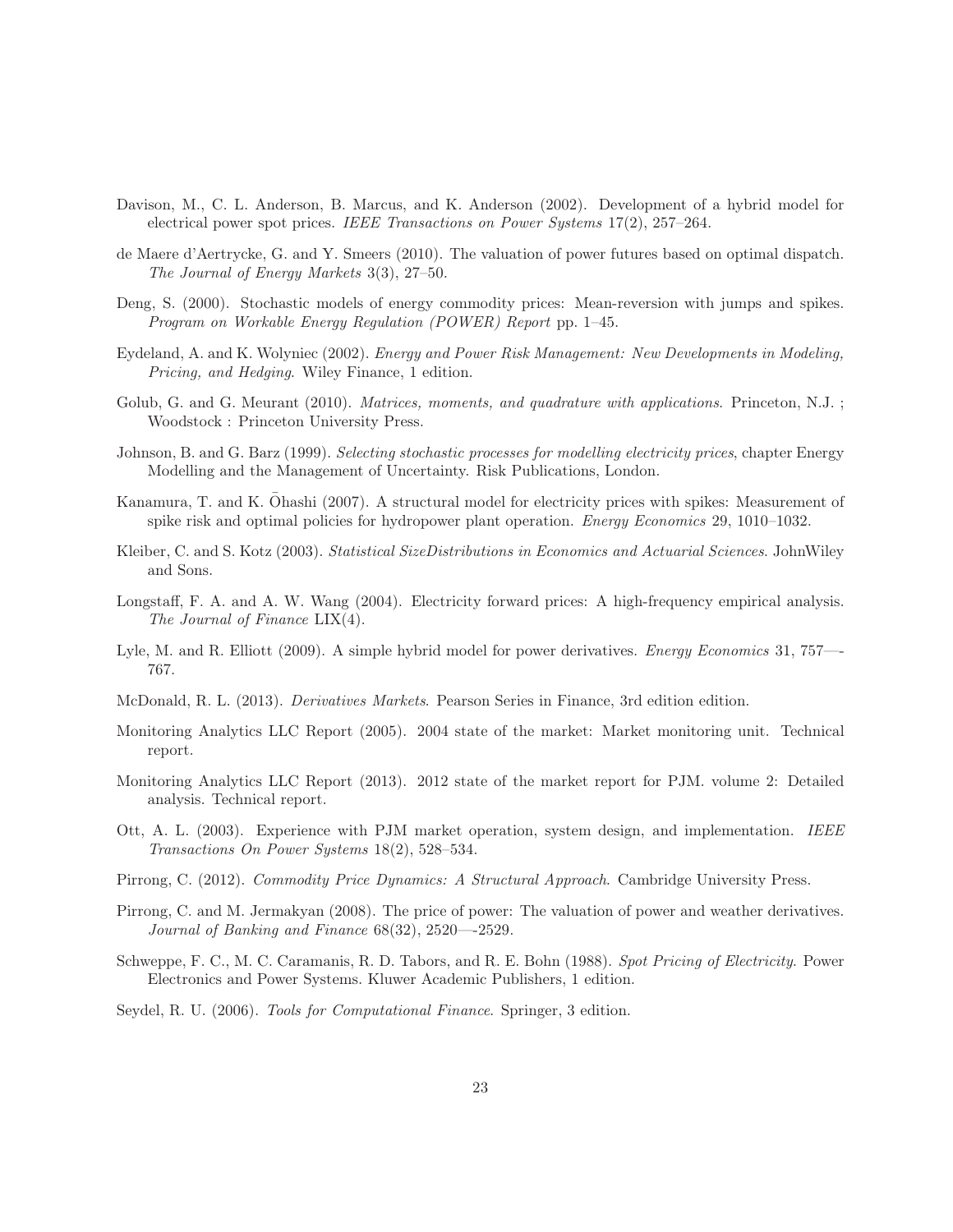- Skantze, P., A. Gubina, and M. Ilic (2000). Bid-based stochastic model for electricity prices: the impact of fundamental drivers on market dynamics. *MIT E-lab report* .
- Skantze, P., M. Ilic, and A. Gubina (2004). Modelling locational price spreads in competitive electricity markets; applications for transmission rights valuation and replication. *IMA Journal of Management Mathematics* 15, 291––319.
- Skantze, P. L. and M. D. Ilic (2001). *Valuation, Hedging and Speculation in Competitive Electricity Markets: A Fundamental Approach*. Kluwer Academic Publishers Group.
- Swindle, G. (2014). *Valuation and Risk Management in Energy Markets*. Cambridge University Press.
- Thompson, M., M. Davidson, and H. Rasmussen (2004). Valuation and optimal operation of electrical power plants in deregulated markets. *Operations Research* 52, 546–562.
- Ventyx Inc. (2012). Unit capacity blocks & ramp rates.
- Veraart, A. E. D. and L. A. M. Veraart (2013). Risk premia in energy markets. *working paper, Department of Economics and Business, Aarhus University* pp. 1–29.
- Villaplana, P. (2005). Valuation of electricity forward contracts: The role of demand and capacity. *working paper, Department of Economics and Business, Universitat Pompeu Fabra* pp. 1–36.
- Weron, R. (2014). Electricity price forecasting: A review of the state-of-the-art with a look into the future. *International Journal of Forecasting* 30(4), 1030–1081.
- Wood, A. J. and B. F. Wollenberg (1996). *Power Generation, Operation, and Control.* Wiley-Interscience, 2 edition.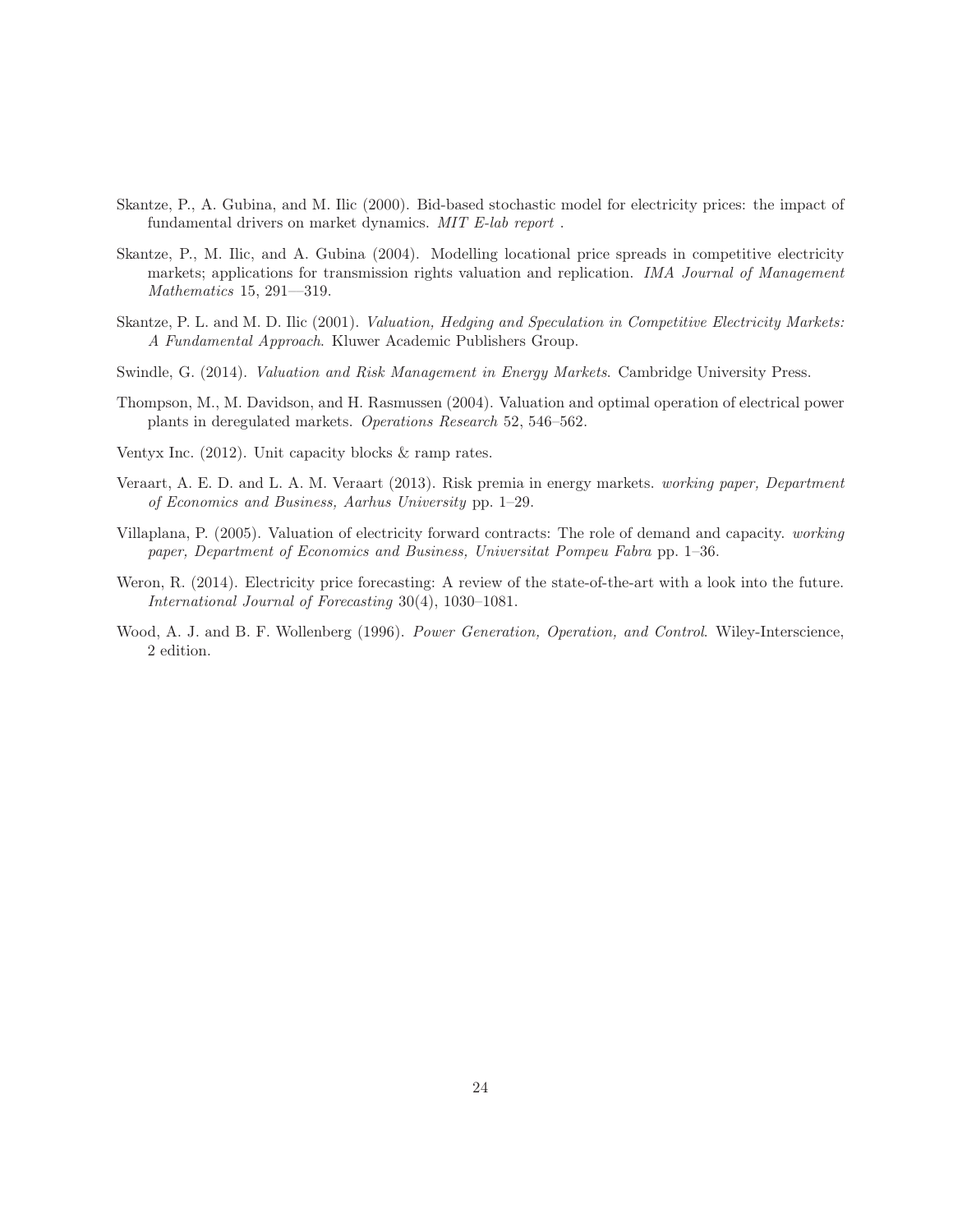# A Proof of Proposition 5.1

Here, we provide a proof of Proposition 5.1 presented in Section 5.

*Proof.* Under the equivalent Q-martingale measure,

$$
d \log P_t^{\mathbf{G}} = \kappa_G \left( \hat{m}^{\mathbf{G}}(t) - \log P_t^{\mathbf{G}} \right) dt + \eta_G dW_t^{\mathbf{G}},
$$
  

$$
d \log P_t^{\mathbf{C}} = \kappa_C \left( \hat{m}^{\mathbf{C}}(t) - \log P_t^{\mathbf{C}} \right) dt + \eta_C dW_t^{\mathbf{C}}.
$$

Solving these SDEs by standard techniques for Ornstein-Uhlenbeck processes, we find that under the riskneutral measure Q, fuel prices are jointly lognormal, with

$$
\begin{pmatrix} \log P_t^{\mathbf{G}} \\ \log P_t^{\mathbf{C}} \end{pmatrix} \sim \mathcal{N} \begin{pmatrix} \mu_G(t,T) \\ \mu_C(t,T) \end{pmatrix}, \Sigma_{\mathbf{G}\mathbf{C}}(t,T) \end{pmatrix},
$$

where  $\mu_G(t,T)$ ,  $\mu_C(t,T)$ , and  $\Sigma_{\mathbf{GC}}(t,T)$  are defined as follows:

$$
\mu_G(t,T) \stackrel{\text{def}}{=} P_t^{\mathbf{G}} e^{-\kappa_G(T-t)} + \kappa_G \int_t^T \bar{m}^{\mathbf{G}}(u) e^{-\kappa_G(T-u)} du,\tag{29}
$$

$$
\mu_C(t,T) \stackrel{\text{def}}{=} P_t^{\mathbf{C}} e^{-\kappa_C (T-t)} + \kappa_C \int_t^T \bar{m}^{\mathbf{C}}(u) e^{-\kappa_C (T-u)} du,\tag{30}
$$

$$
\Sigma(t,T) \stackrel{\text{def}}{=} \left( \frac{\frac{\eta_G^2}{2\kappa_G} \left(1 - e^{-2\kappa_G(T-t)}\right)}{\frac{\rho_{\text{CG}} \eta_{\text{G}} \eta_{\text{C}}}{\kappa_{\text{G}} + \kappa_{\text{C}}}} \frac{\rho_{\text{CG}} \eta_{\text{G}} \eta_{\text{C}}}{\left(1 - e^{(-\kappa_{\text{G}} + \kappa_{\text{C}})(T-t))}\right)} \frac{\rho_{\text{CG}} \eta_{\text{G}} \eta_{\text{C}}}{\frac{\eta_G^2}{2\kappa_C} \left(1 - e^{-2\kappa_G(T-t)}\right)} \right). \tag{31}
$$

Therefore,

$$
F^{\mathbf{G}}(t,T_s) = \mathbb{E}_{t}^{\mathbb{Q}}[P_{T_s}^{\mathbf{G}}]
$$
  
\n
$$
= \exp\left(\mathbb{E}_{t}^{\mathbb{Q}}[\log P_{T_s}^{\mathbf{G}}] + \frac{1}{2} \text{Var}_{t}^{\mathbb{Q}}[\log P_{T_s}^{\mathbf{G}}]\right)
$$
  
\n
$$
= \exp\left(\mu_G(t,T_s) + \frac{\eta_G^2}{4\kappa_G} \left(1 - e^{-2\kappa_G(T_s - t)}\right)\right)
$$
  
\n
$$
= (P_t^{\mathbf{G}})^{\exp(-\kappa_G(T_s - t))} \exp\left(\kappa_G \int_{t}^{T_s} \hat{m}_G(u) \exp(-\kappa_G(T_s - u)) du + \frac{\eta_G^2}{4\kappa_G} \left(1 - e^{-2\kappa_G(T_s - t)}\right)\right)
$$
  
\n
$$
= (P_t^{\mathbf{G}})^{\exp(-\kappa_G(T_s - t))} \exp\left(\sum_{i=1}^s \hat{m}_i^{\mathbf{G}} \left(e^{-\kappa_G(T_s - T_i)} - e^{-\kappa_G(T_s - T_{i-1})}\right) + \frac{\eta_G^2}{4\kappa_G} \left(1 - e^{-2\kappa_G(T_s - t)}\right)\right).
$$

Thus, now we have

$$
\sum_{i=1}^{s} \hat{m}_{i}^{G} \left( e^{-\kappa_{G}(T_{s}-T_{i})} - e^{-\kappa_{G}(T_{s}-T_{i-1})} \right) = \log(F^{G}(t,T_{s})) - e^{-\kappa_{G}(T_{s}-t)} \log(P_{t}^{G}) - \frac{\eta_{G}^{2}}{4\kappa_{G}} \left( 1 - e^{-2\kappa_{G}(T_{s}-t)} \right).
$$

This gives us a system of  $N$  linear equations in  $N$  unknowns and  $N$  equations, which is straightforward to solve starting with the shortest maturity,  $T_1$ , and progressing through to the the longest,  $T_N$ . The result is the set of equations for  $\hat{m}_s^{\mathbf{G}}$  and  $\hat{m}_s^{\mathbf{C}}$  given in the proposition.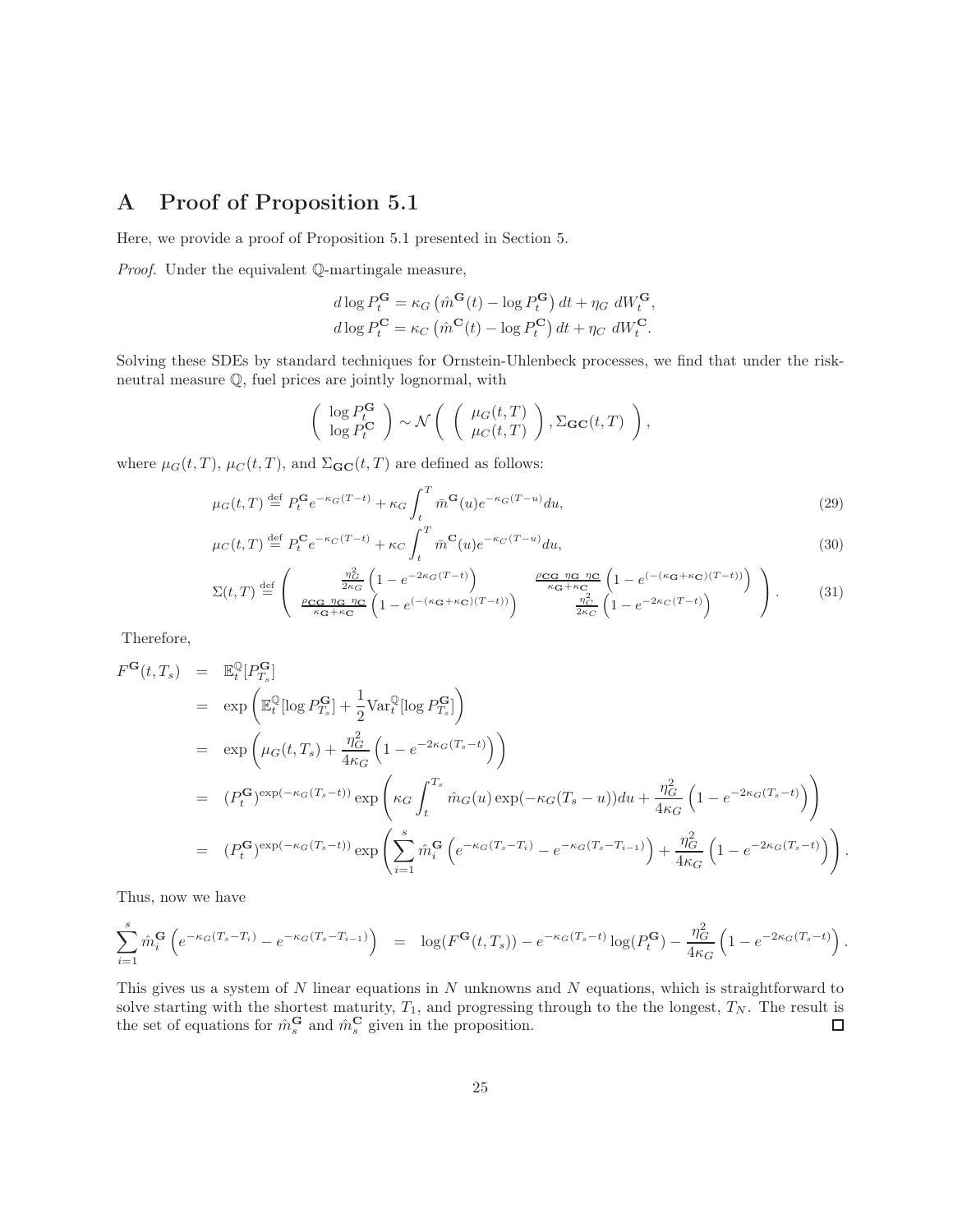B Estimated Parameters for the PJM Load Seasonal Component  $S^{\mathbf{L}}_{\tau}$ t

| <b>Historical Data Used for Estimation:</b> $1 - Jan - 2008$ to $31 - May - 2013$ |             |             |             |                 |             |               |
|-----------------------------------------------------------------------------------|-------------|-------------|-------------|-----------------|-------------|---------------|
| Hour                                                                              | $a_{1,h_t}$ | $a_{2,h_t}$ | $a_{3,h_t}$ | $a_{4,h_{\pm}}$ | $a_{5,h_t}$ | $a_{6,h_{t}}$ |
| $\mathbf{1}$                                                                      | 70234.08    | 2786.39     | 3998.90     | $-10934.75$     | 3998.71     | 1658.52       |
| $\overline{2}$                                                                    | 66901.92    | 1290.26     | 3998.90     | $-10448.35$     | 4004.97     | 1124.91       |
| 3                                                                                 | 66072.50    | $-1533.93$  | 4000.72     | 9509.84         | 4001.92     | $-1188.24$    |
| $\overline{4}$                                                                    | 65254.86    | $-1650.49$  | 3999.73     | 8992.93         | 4001.87     | $-867.23$     |
| $\overline{5}$                                                                    | 66189.35    | $-2590.16$  | 3999.52     | 8688.05         | 4001.88     | $-1379.34$    |
| 6                                                                                 | 69986.77    | $-3773.01$  | 3999.43     | 8303.63         | 4001.87     | $-2291.68$    |
| $\overline{7}$                                                                    | 76889.58    | $-5660.94$  | 3999.43     | 7391.99         | 4001.83     | $-4123.50$    |
| 8                                                                                 | 82278.53    | $-5390.69$  | 3999.49     | 7754.40         | 4001.91     | $-5221.06$    |
| 9                                                                                 | 84541.42    | $-2620.26$  | 3999.81     | 8916.51         | 4001.92     | $-3802.88$    |
| 10                                                                                | 86079.60    | 2110.27     | 4004.61     | 10229.56        | 4001.88     | $-2036.66$    |
| 11                                                                                | 87511.62    | 5264.35     | 3998.83     | $-11612.58$     | 3998.70     | $-697.23$     |
| 12                                                                                | 88316.57    | 8558.22     | 3998.93     | 12874.04        | 4008.10     | 417.60        |
| 13                                                                                | 88717.48    | 11361.95    | 3998.97     | 13888.18        | 4001.80     | 1290.54       |
| 14                                                                                | 89057.36    | 13726.05    | 3998.98     | $-14676.11$     | 4004.92     | 1907.44       |
| 15                                                                                | 88912.62    | $-15494.96$ | 4008.41     | $-15352.39$     | 4004.91     | 2620.62       |
| 16                                                                                | 88852.28    | $-16419.83$ | 3989.56     | $-15931.74$     | 4004.92     | 3160.35       |
| 17                                                                                | 89268.91    | $-15703.87$ | 3976.99     | $-16693.30$     | 4004.96     | 4297.49       |
| 18                                                                                | 90590.09    | 12361.09    | 3998.91     | $-17873.63$     | 4005.03     | 5140.57       |
| 19                                                                                | 92084.67    | 9660.72     | 3998.79     | $-17542.24$     | 4005.04     | 2583.45       |
| 20                                                                                | 91773.89    | 8015.88     | 3998.71     | $-15312.54$     | 4004.99     | 1570.87       |
| 21                                                                                | 90386.12    | 7102.83     | 3998.88     | 13460.78        | 4008.07     | 2628.41       |
| 22                                                                                | 87426.45    | 7337.98     | 3999.02     | 13263.25        | 4008.12     | 2834.46       |
| 23                                                                                | 81740.82    | 6219.28     | 3999.03     | $-12760.69$     | 4005.01     | 2585.68       |
| 24                                                                                | 75532.76    | 4561.42     | 3998.96     | $-11864.82$     | 3998.72     | 1796.26       |

Table 1: Parameters relating to  $S_t^{\mathbf{L}}$ .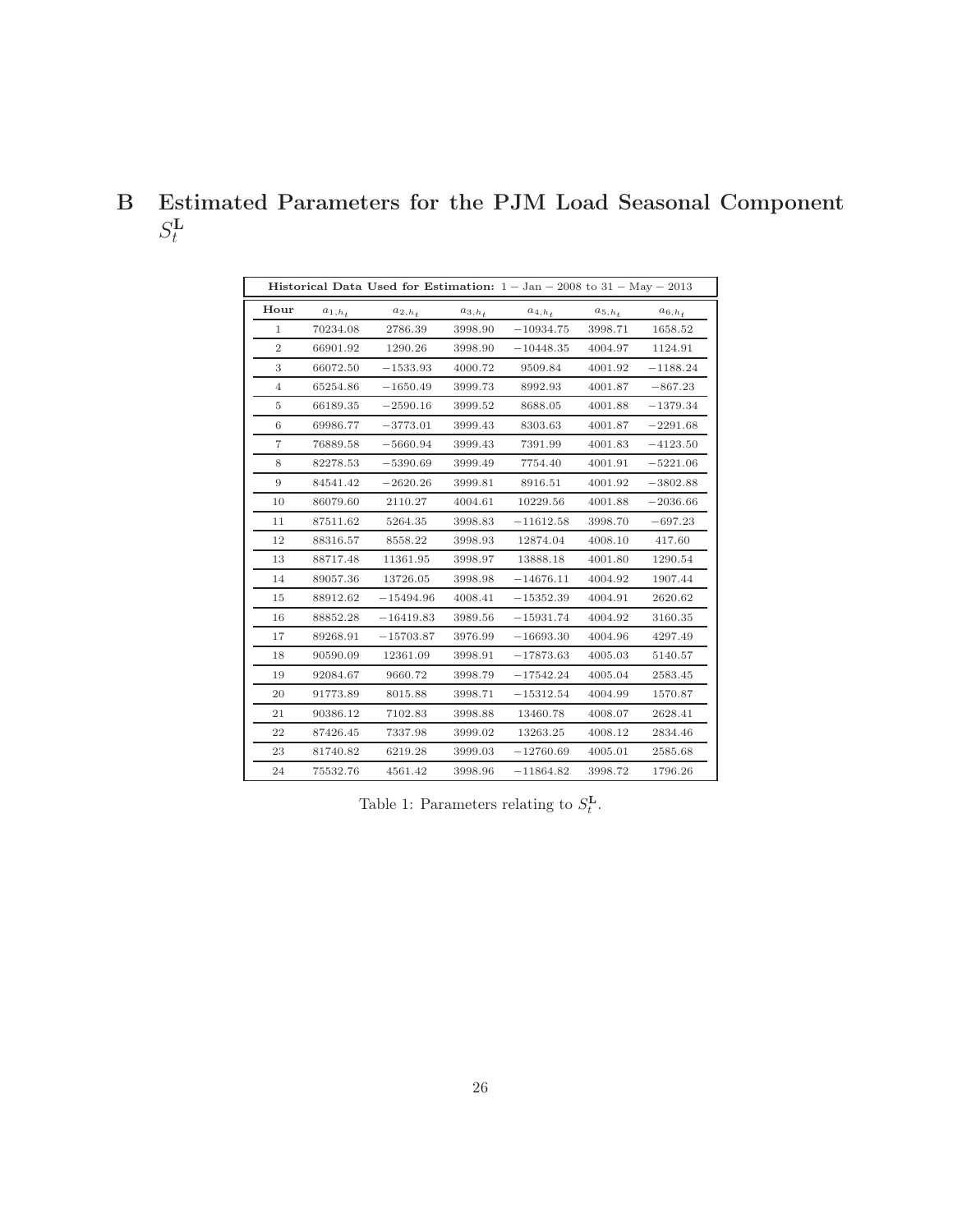

Figure 9: Descriptive statistics of historical PJM-PS electricity spot prices and 100 simulated prices for 2012.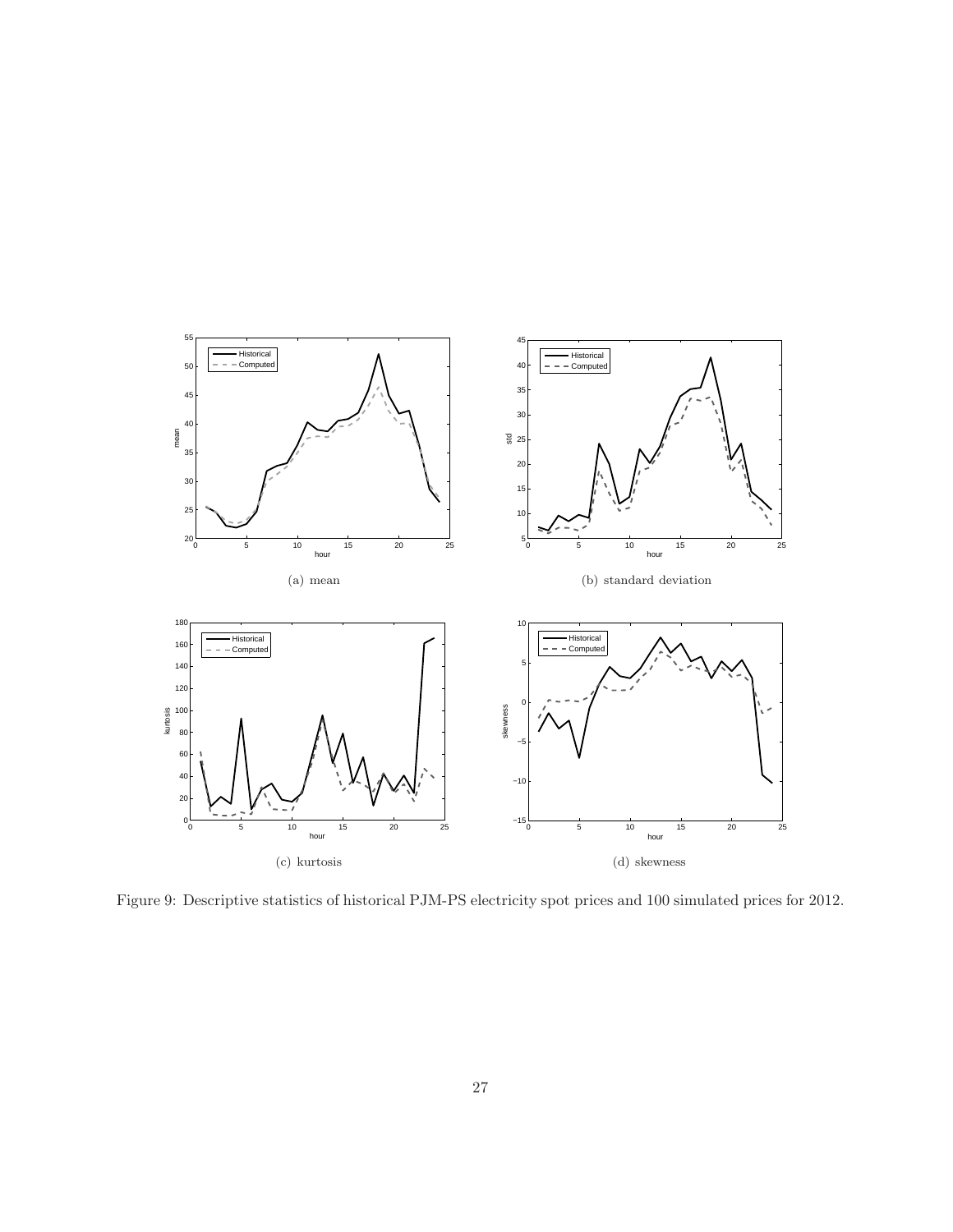

(c) Natural Gas Risk Adjusted Drifts

(d) Coal Risk Adjusted Drifts

Figure 10: Natural gas forward prices (from NYMEX market, NG Component) and coal forward prices (from NYMEX market, QX Component) for pricing date 1-August-2013 and the corresponding inferred risk adjusted drifts.